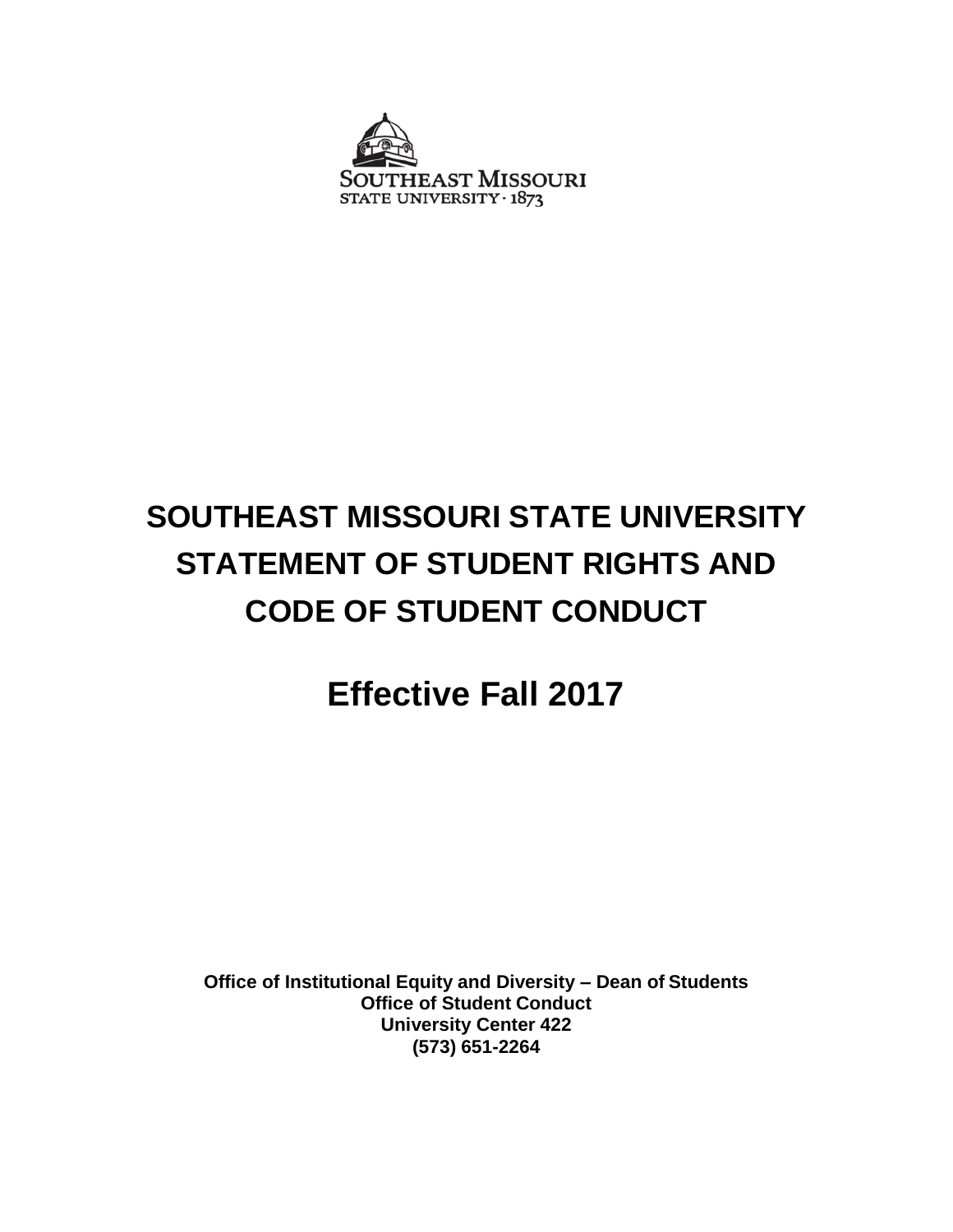# **Table of Contents**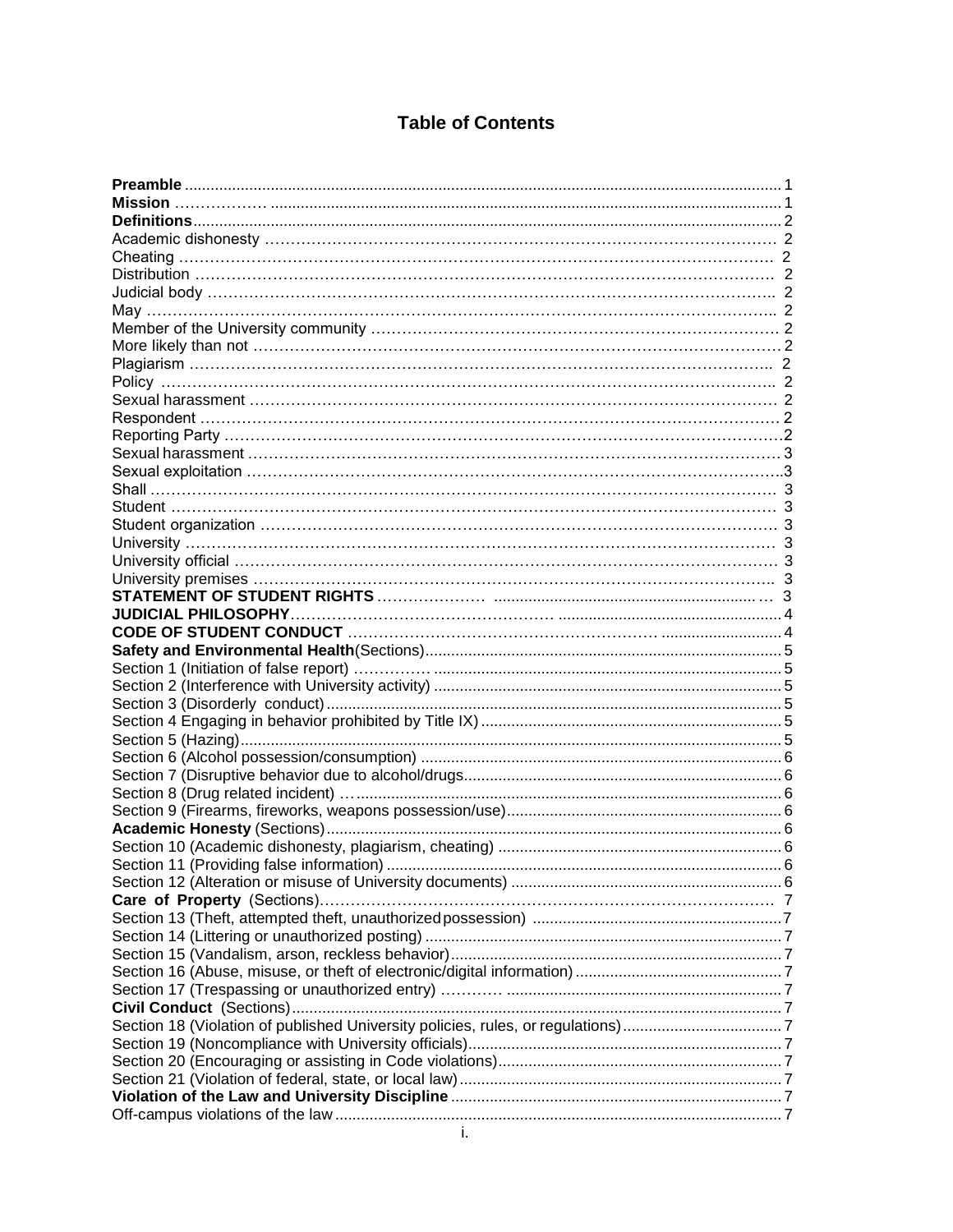| Furnishing false testimony results in additional charges                             | 14 |
|--------------------------------------------------------------------------------------|----|
|                                                                                      |    |
|                                                                                      |    |
|                                                                                      |    |
|                                                                                      |    |
|                                                                                      |    |
|                                                                                      |    |
|                                                                                      |    |
|                                                                                      |    |
| Suspension from the University Held in Abeyance (University Behavioral Contract)  15 |    |
|                                                                                      |    |
|                                                                                      |    |
|                                                                                      |    |
|                                                                                      |    |
|                                                                                      |    |
|                                                                                      |    |
|                                                                                      |    |
| Section 19 hearings related to incomplete sanctions resolved administratively  15    |    |
|                                                                                      |    |
|                                                                                      |    |
| ii.                                                                                  |    |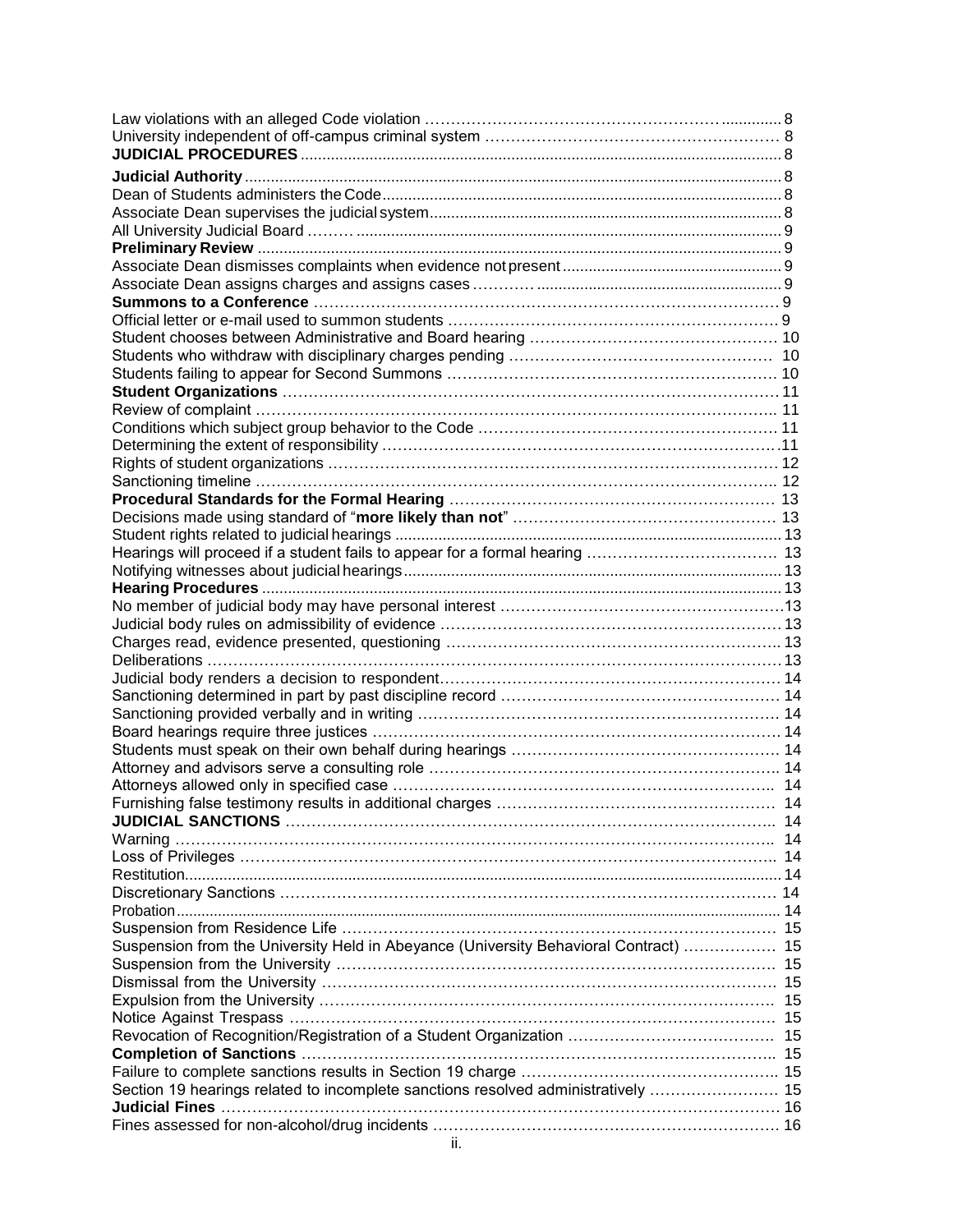| Being under the influence of alcohol/drugs is not considered a valid excuse  16<br>Educational and awareness programs will be assigned in specified cases  16<br>Parent or guardian notified for second or subsequent alcohol violation (Section 6)  16 |
|---------------------------------------------------------------------------------------------------------------------------------------------------------------------------------------------------------------------------------------------------------|
|                                                                                                                                                                                                                                                         |
|                                                                                                                                                                                                                                                         |
|                                                                                                                                                                                                                                                         |
|                                                                                                                                                                                                                                                         |
|                                                                                                                                                                                                                                                         |
|                                                                                                                                                                                                                                                         |
|                                                                                                                                                                                                                                                         |
|                                                                                                                                                                                                                                                         |
|                                                                                                                                                                                                                                                         |
|                                                                                                                                                                                                                                                         |
|                                                                                                                                                                                                                                                         |
|                                                                                                                                                                                                                                                         |
|                                                                                                                                                                                                                                                         |
|                                                                                                                                                                                                                                                         |
|                                                                                                                                                                                                                                                         |
|                                                                                                                                                                                                                                                         |
|                                                                                                                                                                                                                                                         |
|                                                                                                                                                                                                                                                         |
|                                                                                                                                                                                                                                                         |
|                                                                                                                                                                                                                                                         |
|                                                                                                                                                                                                                                                         |
|                                                                                                                                                                                                                                                         |
| Judicial conference scheduled within three school days when possible  18                                                                                                                                                                                |
|                                                                                                                                                                                                                                                         |
|                                                                                                                                                                                                                                                         |
|                                                                                                                                                                                                                                                         |
|                                                                                                                                                                                                                                                         |
|                                                                                                                                                                                                                                                         |
|                                                                                                                                                                                                                                                         |
|                                                                                                                                                                                                                                                         |
|                                                                                                                                                                                                                                                         |
|                                                                                                                                                                                                                                                         |
|                                                                                                                                                                                                                                                         |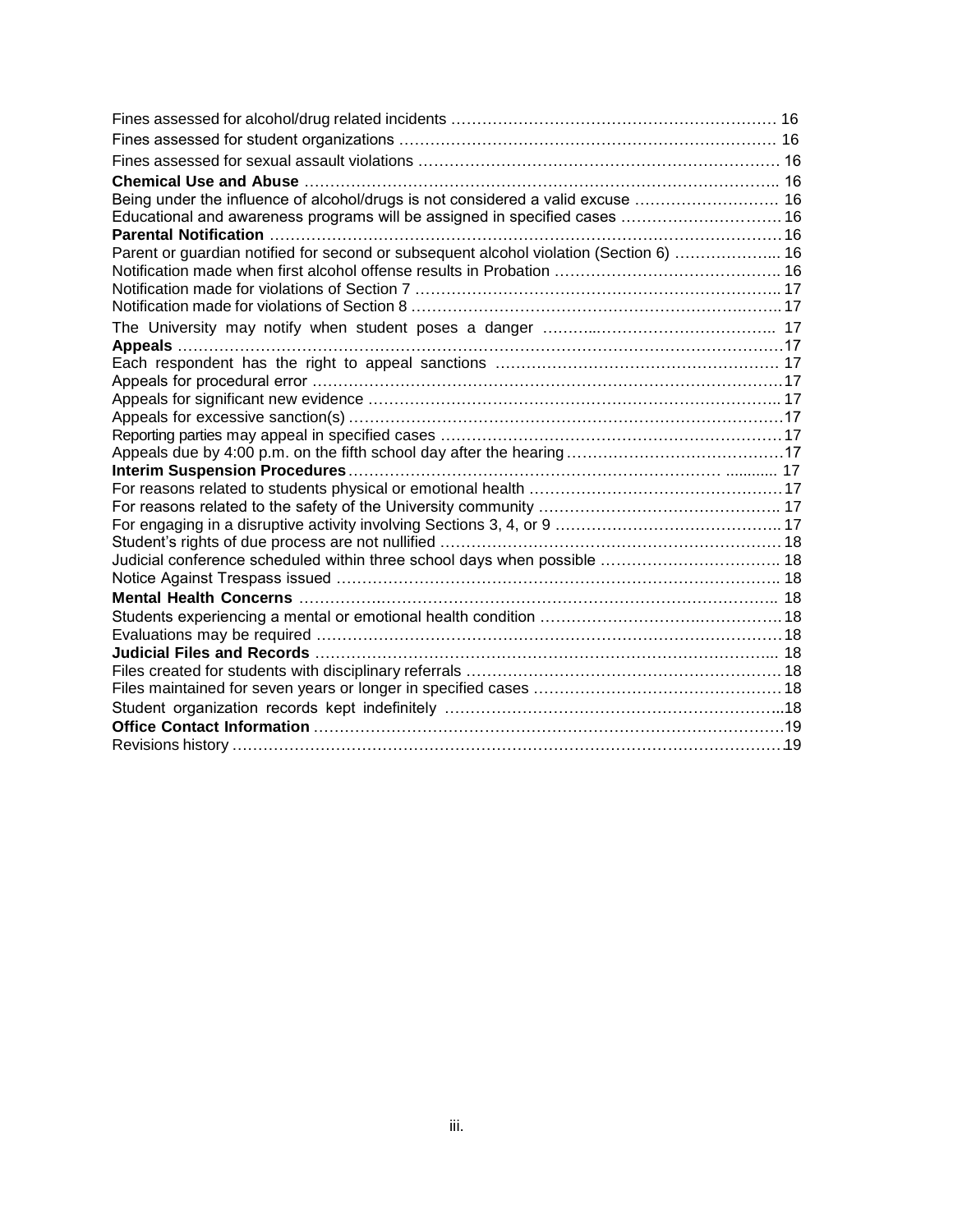#### **SOUTHEAST MISSOURI STATE UNIVERSITY STATEMENT OF STUDENT RIGHTS AND CODE OF STUDENT CONDUCT**

#### **Preamble**

Southeast Missouri State University is committed to the advancement of the knowledge and values common to all educated persons. Excellence in instruction, research, public service, and student life is encouraged. The University strives to offer learning experiences and opportunities designed to help students think effectively, develop the capacity to communicate, discriminate among values, and make relevant judgments.

The responsibility for providing and maintaining an environment conducive to the educational development of the students at Southeast Missouri State University is shared by all members of the University community. The University, through its established governance process, creates policies and procedures that help maintain this environment. These policies and procedures are established under the authority granted by law to the Board of Regents to establish policies and procedures for the government and management of Southeast Missouri State University.

Every student at Southeast is obligated at all times to assume responsibility for the student's actions, to respect constituted authority, to be truthful, and to respect the rights of others, as well as to respect private and public property. In their academic activities, students are expected maintain high standards of honesty and integrity and abide by the University's Policy on Academic Honesty. Alleged violations of the Code of Student Conduct are adjudicated in accordance with the established procedures of the judicial system.

By formulating a general code of conduct, the University does not absolve students from accepting responsibility for their behavior. Rather, it reaffirms the principle of student freedom that is coupled with an acceptance of full responsibility for individual actions and the consequences of such actions.

#### **Mission Statement**

The mission of the Office of Student Conduct is to promote concepts of fairness and due process in judicial settings throughout the University community, while striking a balance between community standards and individual behavior through the educational development of students.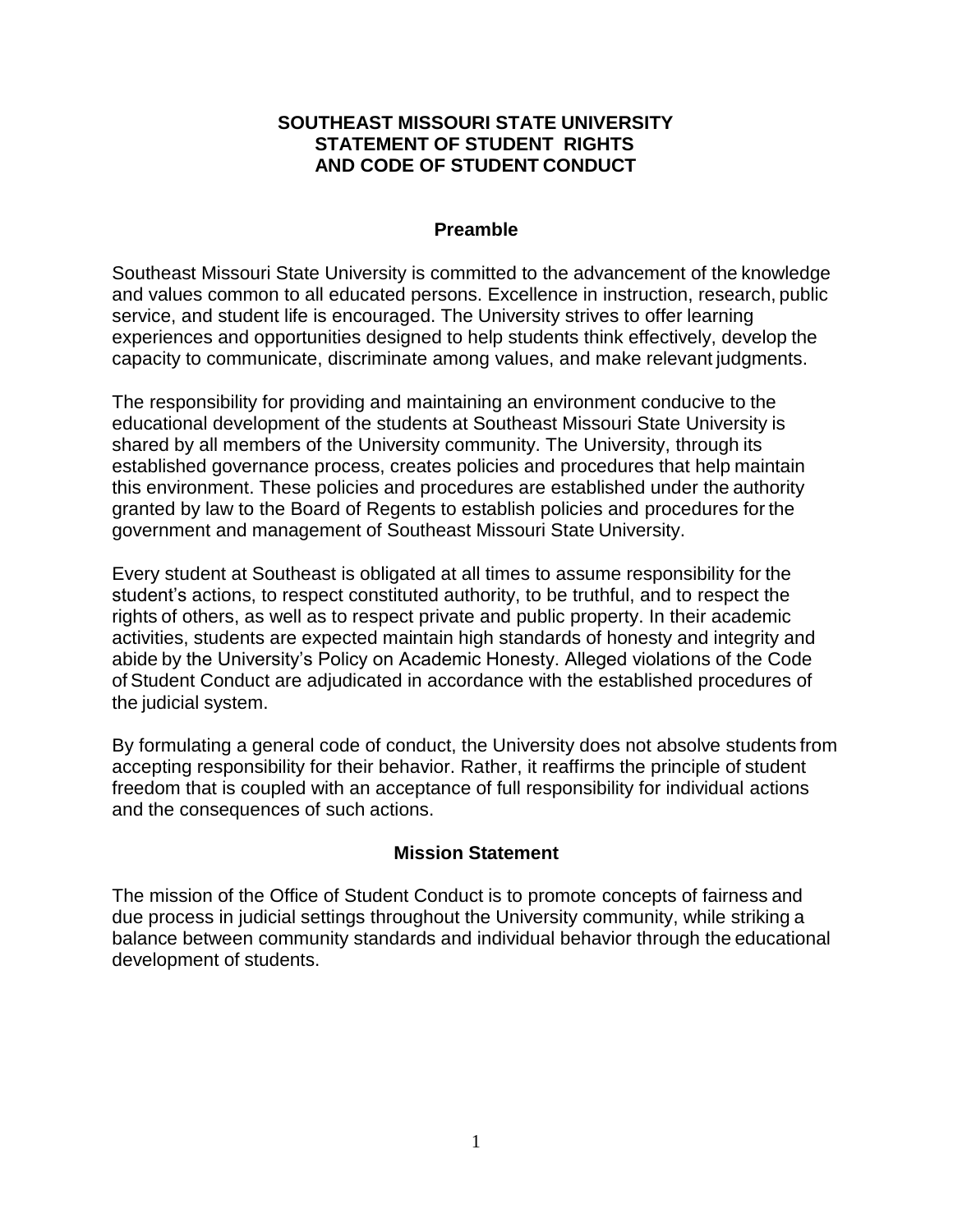#### **Definitions**

*Academic dishonesty* is defined to include those acts which would deceive, cheat, or defraud so as to promote or enhance one's scholastic record. Knowingly or actively assisting any person in the commission of the above-mentioned act is also academic dishonesty. For additional information, consult the Undergraduate or Graduate Bulletin.

**Cheating** includes using or relying on the work of someone else in an inappropriate manner. Please see the definition for plagiarism below.

*Distribution* means any form of exchange, gift, transfer or sale.

*Judicial body* means any person or persons authorized by the University to determine whether a student has violated the Code of Student Conduct, to recommend imposition of sanctions, and to hear appeals.

*May* is used in the permissive sense. It is used in place of *reserves the right* in places.

*Member of the University community* includes any person who is a student, faculty member, University official or any other person employed by the University. A person's status in a particular situation shall be determined by the Dean of Students.

*More likely than not* is the standard by which an respondent is judged "in violation" or "not in violation" of a section of the Code of Student Conduct; the term describes a totality of evidence that persuades the hearing officer or panel to lean to one side as opposed to the other. Please note that this is a different standard from "beyond a reasonable doubt", which is used in criminal cases.

*Plagiarism* is the act of passing someone else's work off as one's own. In addition, plagiarism is defined as using the essential style and manner of expression of a source as if it were one's own.

**Policy** is defined as the written regulations of the University as found in, but not limited to, the Day Planner published by Student Government, the Office of Residence Life Handbook, Graduate/ Undergraduate Bulletins and other documents pertaining to student life.

**Respondent** is defined as a student who has been alleged to have violated the Code of Conduct. The term is used synonymously with *responding party* in the document.

*Reporting Party* is defined as the person or persons making an official statement to University officials about an alleged violation of the Code of Conduct. (The terms complainant or victim have been used previously.)

*Sexual harassment* is defined as any unwanted sexual exploitation, which may include but is not limited to, nonconsensual sexual intercourse, nonconsensual sexual contact and/or unwanted comments perceived to be sexual in nature by anyone involved or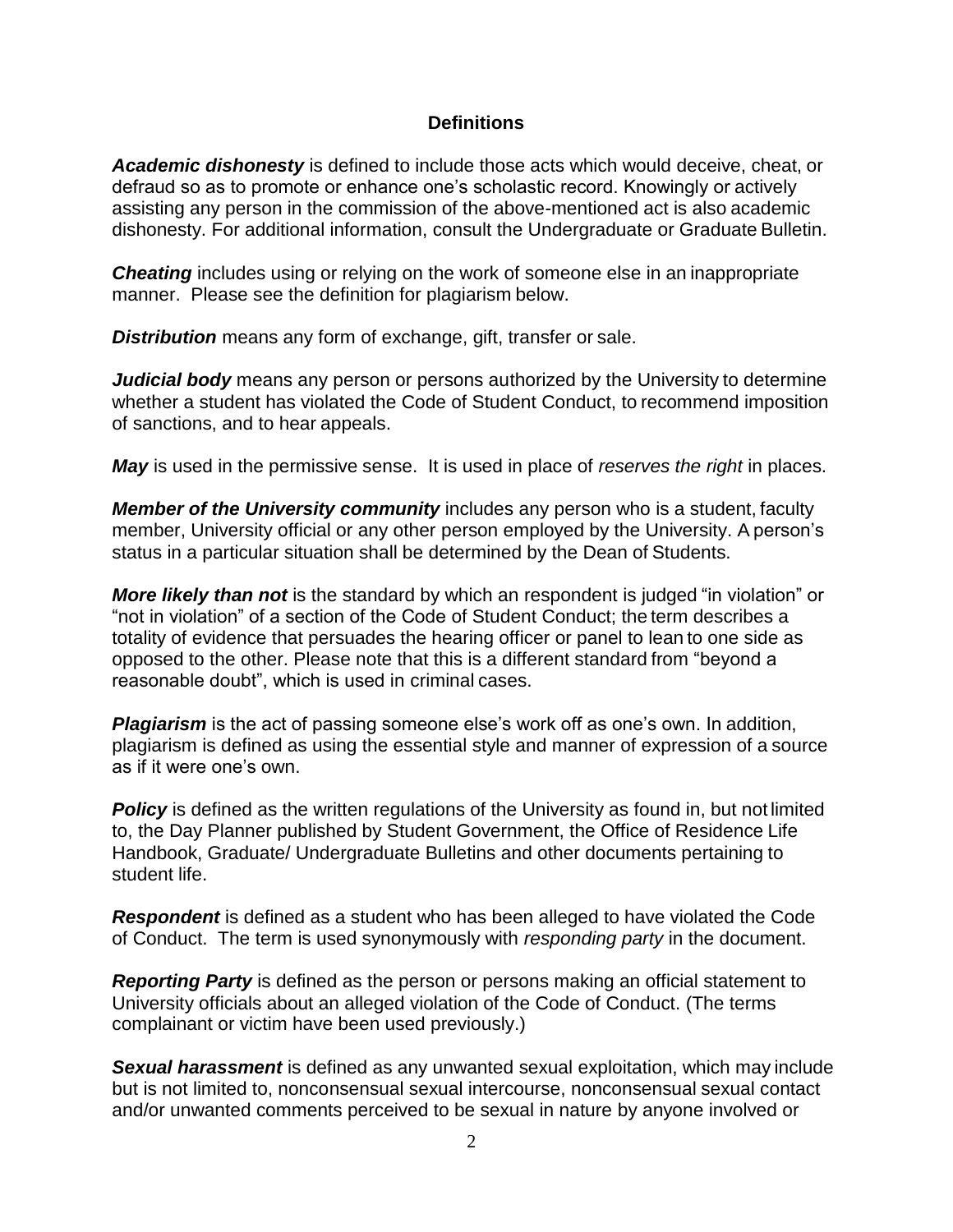observing the situation. Refer to the University's Anti-Harassment (Title IX) Policy Statement and the Office of Student Conduct's Procedures for Defining and Adjudicating Sexual Violence Cases Involving Students for more information.

*Sexual exploitation* is a form of sexual harassment, which may include but is not limited to, when a person takes nonconsensual, unjust or abusive advantage of another for the individual's own advantage or benefit; or to benefit or advantage anyone other than the one being exploited; and/or when that behavior does not otherwise constitute nonconsensual sexual intercourse, sexual assault or sexual harassment.

*Shall* is used in the imperative sense.

**Student** includes all persons taking courses at the University, both full-time and parttime. Persons who are not officially enrolled for a particular term but who have a continuing relationship with the University are considered "students."

**Student organization** includes groups of students recognized as a student organization by Student Government; registered with Campus Life and Event Services as a student organization; or acting in a manner similar to such student organizations even if not formally recognized.

*University* means Southeast Missouri State University.

*University official* includes any persons employed by the University, performing assigned administrative or professional responsibilities.

*University premises* includes all land, buildings, facilities, and other property in the possession of, or owned, used, or controlled by the University (including adjacent streets and sidewalks).

# **STATEMENT OF STUDENT RIGHTS**

Students retain those rights common to all U. S. citizens under our federal and state constitutions, and through pertinent laws. These rights include, but are not limited to, the following: privacy, equal opportunity, non-discrimination, and freedoms of speech, assembly, and association. Examples of the application of these rights in the University setting include the students' right to organize and join associations to promote their common interests; the right to engage in discussions to exchange thoughts and opinions; and the rights to speak, write, or publish on any subject in accordance with established law.

In addition to their citizenship rights, students gain certain rights through membership in the University community. Examples of these include: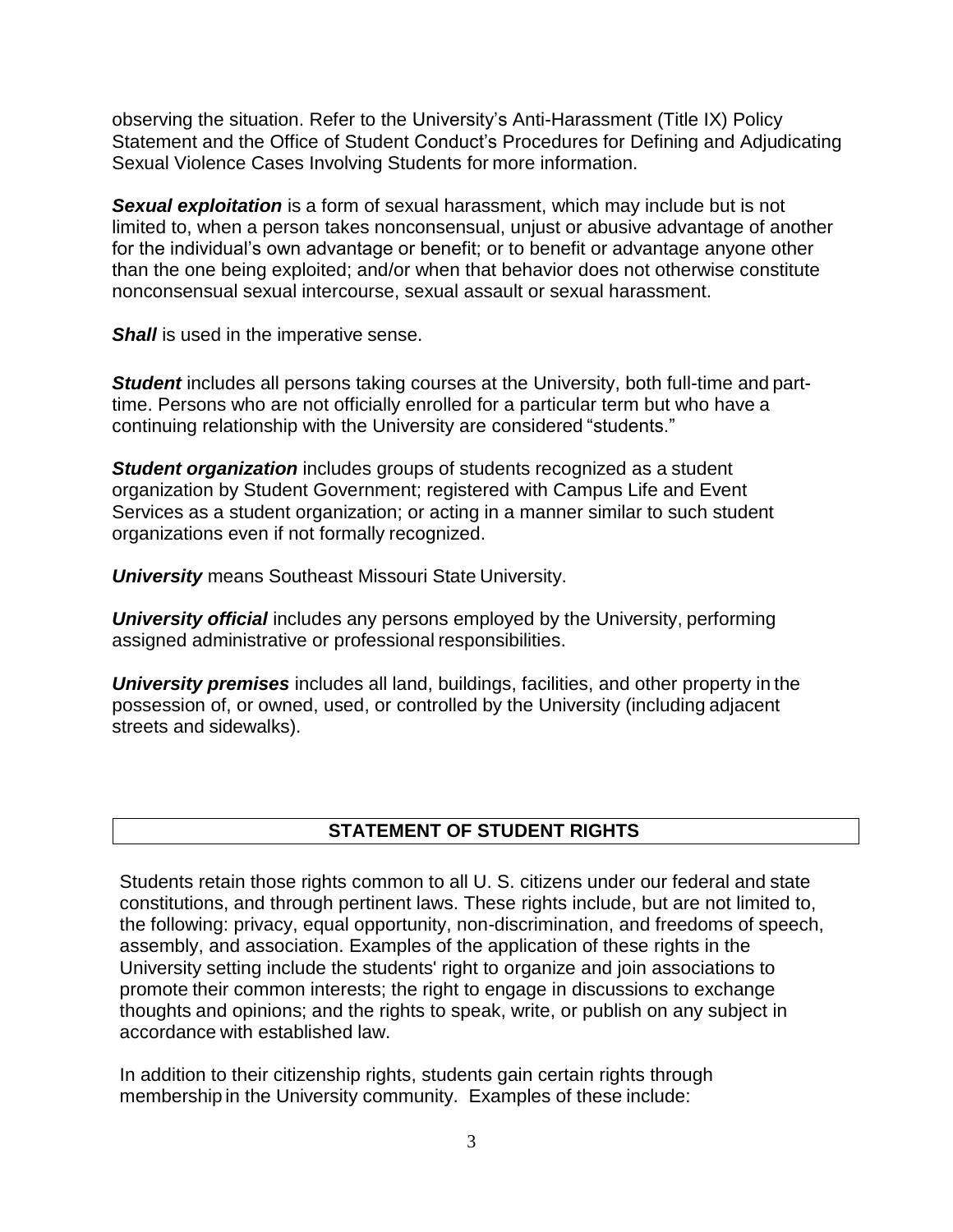- a. The right to accurate and plainly stated information, including that relating to the maintenance of acceptable academic standing, graduation requirements, and behavior expectations;
- b. The right to fair and impartial treatment;
- c. The right to participate in the formulation of policy directly affecting students through membership in appropriate committees as determined by the President and/or a designee;
- d. The right to protection afforded under specific policies authorizing inspections, searches, and seizures on University property such as in residence halls; and
- e. The right to use University facilities in accordance with the guidelines established for the use of those facilities.

To protect the rights of everyone, and to preserve common order, the University must reserve the right to determine the time, place, and manner in which individuals may exercise their rights. For example, in order to function on campus, all student organizations must be registered with the appropriate authority and are subject to University policies, regulations, and procedures that pertain to such organizations. The University has established areas where speech and posting are not restricted.

# **JUDICIAL PHILOSOPHY**

In all conduct proceedings it is recognized that Southeast Missouri State University is an educational institution and not a court of law. Therefore, the concept of fair play will take precedence in all settings and the judicial philosophy shall be one of an educational approach. It is hoped that most judicial incidents can be settled early in the process. If a student is found to be violating the behavioral expectations of the University, we work with the student to (a) assist the student in confronting value questions surrounding the behavior, (b) assist the student in understanding the causes for the behavior, and (c) help the student understand the importance of considering the consequences of the behavior, in advance, so that the student will make more sound decisions in the future.

In all conduct proceedings regarding a student's behavior, the student must be treated fairly. To assure this, the student has the following rights:

- To be notified of the charges;
- To know the identity of those who filed a complaint;
- To be heard (and/or to speak on the student's own behalf);
- To be notified of sanctions (if any) in writing; and
- To be notified of the appeals process.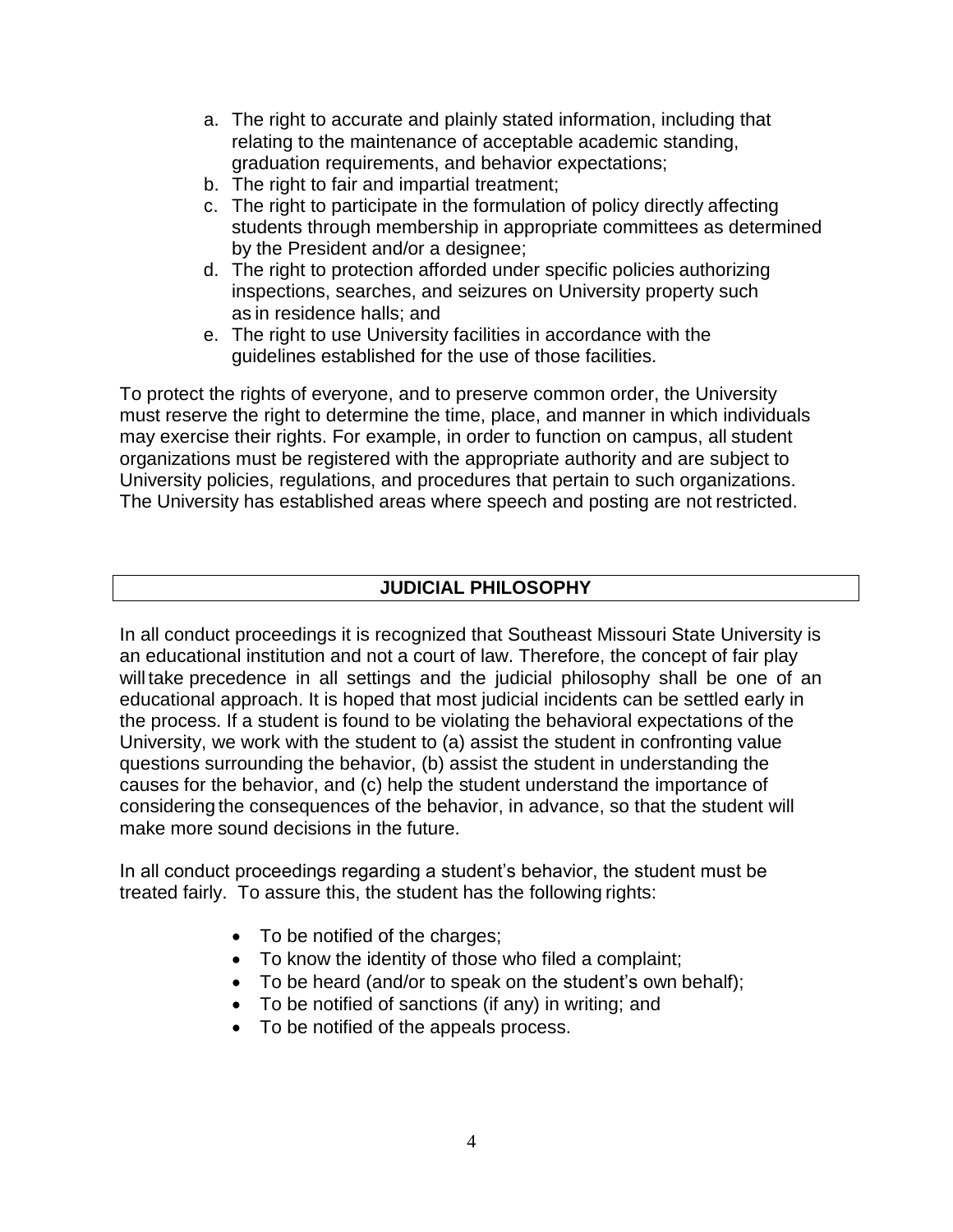All students and student organizations are expected to maintain a high standard of conduct both on and off-campus. Student behavior which adversely affects the University community and the pursuit of its objectives is subject to the student conduct process whether the behavior occurs on University premises or in the surrounding communities. The student is expected to be responsible for the student's actions/activities whether acting individually or in a group. The following behaviors represent violations of the responsibilities students have toward the community of scholars and may subject a student or a student organization to disciplinary action, up to and including dismissal from the University. This list is representative and not intended to be exhaustive.

#### **Safety and Environmental Health**

**Section 1:** Initiation or circulation of report or warning of crime, emergency, impending disaster or catastrophe knowing that the report is false; or transmission of such a report to an official or official agency.

**Section 2:** Interference with or obstruction of any University sponsored function or activity, including sports events and the functions of registered organizations; or engaging in behavior which disrupts the educational process/learning environment in the classroom or in other areas on campus.

**Section 3:** Engaging in disorderly conduct on or off University premises or at University functions. This can include but is not limited to physical altercations, verbal altercations, threats, intimidation, harassment, coercion and/or other conduct which (a) submits any person to pain, discomfort or indignity or (b) threatens or endangers the physical or mental health or safety of any person.This can also include threats, harassment, and other forms of misconduct through electronic forms of communication and social media.

**Section 4:** Engaging in sexual harassment, sexual violence or other types of behavior prohibited by Title IX, which may include but is not limited to, nonconsensual sexual intercourse (sexual assault), nonconsensual sexual contact (sexual misconduct), unwanted comments perceived to be sexual in nature, and/or any other types of unwanted sexual exploitation. This also can include stalking, dating violence, domestic violence or similar behavior which (a) submits any person to pain, discomfort or indignity or (b) threatens or endangers the physical or mental health or safety of any person. Refer to the Office of Student Conduct's Procedures for Defining and Adjudicating Sexual Violence Cases Involving Students for more information in cases involving sexual assault and sexual misconduct (available on the Office of Student Conduct website).

**Section 5:** Hazing for the purpose of pledging, initiation, admission into, affiliation with, or as a condition for maintaining membership in a group, organization, or team. Hazing is defined as any intentional, knowing or reckless act, whether on or off campus, which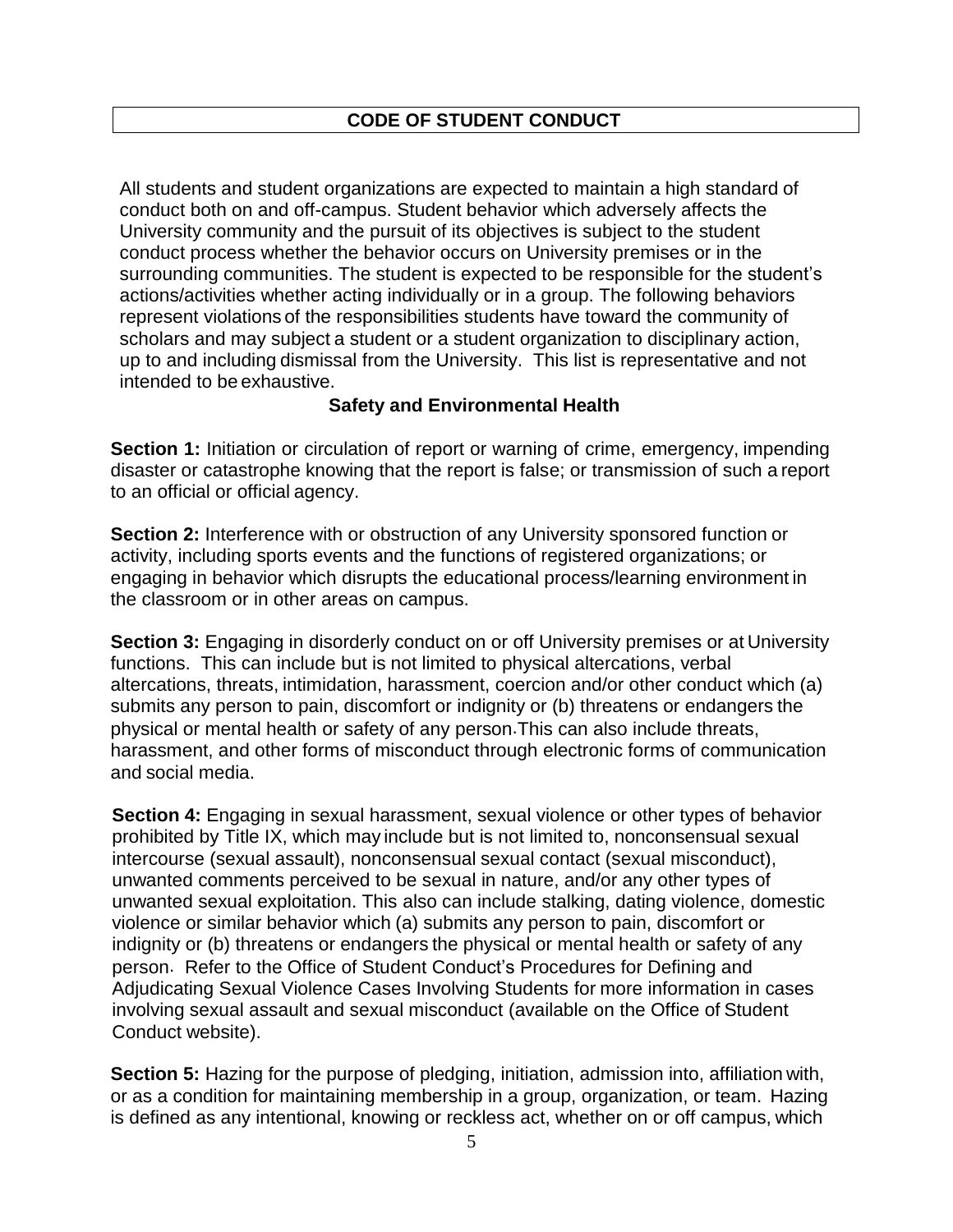endangers the mental or physical health or safety of any person, regardless of consent, or which violates public law or University policy. Hazing includes, but is not limited to (a) any physical brutality such as whipping, beating, striking, paddling, branding, placing of a harmful substance on the body, or similar activity; (b) any physical activity such as sleep deprivation, exposure to the elements, confinement, calisthenics, or other activity that subjects a student to risk of harm, or that adversely affects the mental or physical health or safety of a student; (c) any activity involving consumption of food, liquid, alcoholic beverage, drug, or substance that subjects a student to risk of harm, or that adversely affects the mental or physical health or safety of a student; (d) any activity that intimidates or threatens a student with ostracism, subjects a student to extreme mental stress, shame or humiliation, or adversely affects the mental health or dignity of a student, or that may reasonably be expected to cause a student to leave the organization or institution rather than submit to acts described above; and (e) any activity in which a person solicits, plans, encourages, directs, aids, or attempts to aid another in hazing or intentionally, knowingly, or recklessly permits hazing to occur and/or knowingly fails to report the incident.

**Section 6:** Unauthorized possession and/or consumption of alcoholic beverages on University premises or at University functions. (Alcohol is not authorized on campus unless specifically authorized by the President, or designee).

**Section 7:** Disruptive behavior attributable to the use of alcohol or other controlled substance including, but not limited to, physical violence, aggression, refusal to cooperate with any University staff member performing his or her duties, destruction of property, disturbances for others within the University community, the mobilization of staff/first responders, or violation of any other section of the Code of Student Conduct.

**Section 8:** Manufacture, sale, delivery, possession, or use, in any amount, of any controlled substance, drug, chemical, product, or material for the purpose of use as an intoxicant, except as permitted by law; or possession of drug paraphernalia.

**Section 9:** Unauthorized possession and/or use of fireworks, firearms, explosives, other dangerous weapons, dangerous chemicals, or any object not designed as an instrument of combat but carried for the purpose of inflicting or threatening bodily injury on University premises or at University functions. **A concealed carry permit does NOT grant any student, constituent, or guest the right to carry a firearm on campus.**

#### **Academic Honesty**

**Section 10:** Engaging or knowingly assisting in academic dishonesty; including plagiarism, cheating, and those acts which would deceive, cheat, or defraud so as to promote or enhance one's scholastic record. Refer to the Faculty Handbook for a complete explanation of the policy (available on the Office of Student Conduct website).

**Section 11:** Knowingly furnishing false information, including false testimony at judicial hearings, to the University or to any member of the University community in conjunction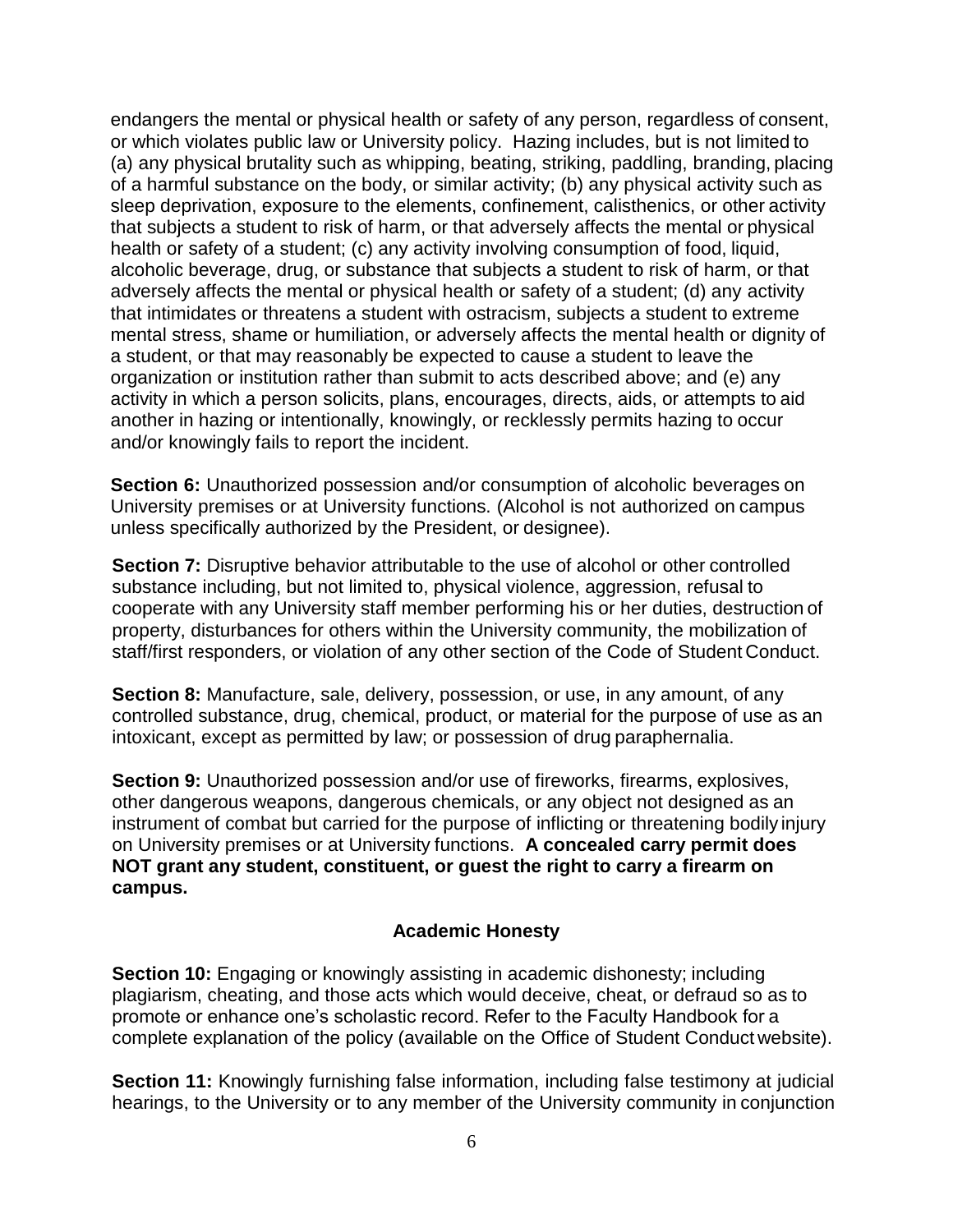with University related activities.

**Section 12:** Alteration or misuse of University identification cards, records, documents or computer data.

# **Care of Property**

**Section 13:** Theft, attempted theft, and/or unauthorized possession or use of property/services belonging to the University or a member of the University community.

**Section 14:** Littering or unauthorized posting of written material on University property.

**Section 15:** Vandalism, arson, and/or reckless behavior that endangers or leads to damage or destruction of property of the University or a member of the University community.

**Section 16:** Abuse, misuse, or theft of electronically transmitted information including, but not limited to, (a) unauthorized entry into, alteration of, or transfer of a file; (b) unauthorized use of, access to, or control of computing resources; (c) attempted or actual use of another individual's account, identification, or password; (d) attempted or actual unauthorized copying, transfer, modification, or destruction of University-owned software, programs, records, or data; and (e) attempted or actual interference with the normal operation of the University's computing system.

**Section 17:** Trespassing or unauthorized entry on or in University owned or controlled property.

# **Civil Conduct**

**Section 18:** Violation of published University policies, rules or regulations including the Undergraduate and Graduate Bulletins and all publications pertaining to student life.

**Section 19:** Failure to comply with a proper request of a University official acting in performance of the employee's duties or to identify oneself to the official when asked.

**Section 20:** Encouraging or knowingly assisting in the violation of any of the provisions of this Code.

**Section 21:** Violation of federal, state or local law, on or off campus, which adversely affects the campus community.

#### **Violation of Law and University Discipline**

If a student is charged only with an off-campus violation of federal, state, or local laws, but not with any other violation of this Code, disciplinary action may be taken and sanctions imposed for grave misconduct which demonstrates flagrant disregard for the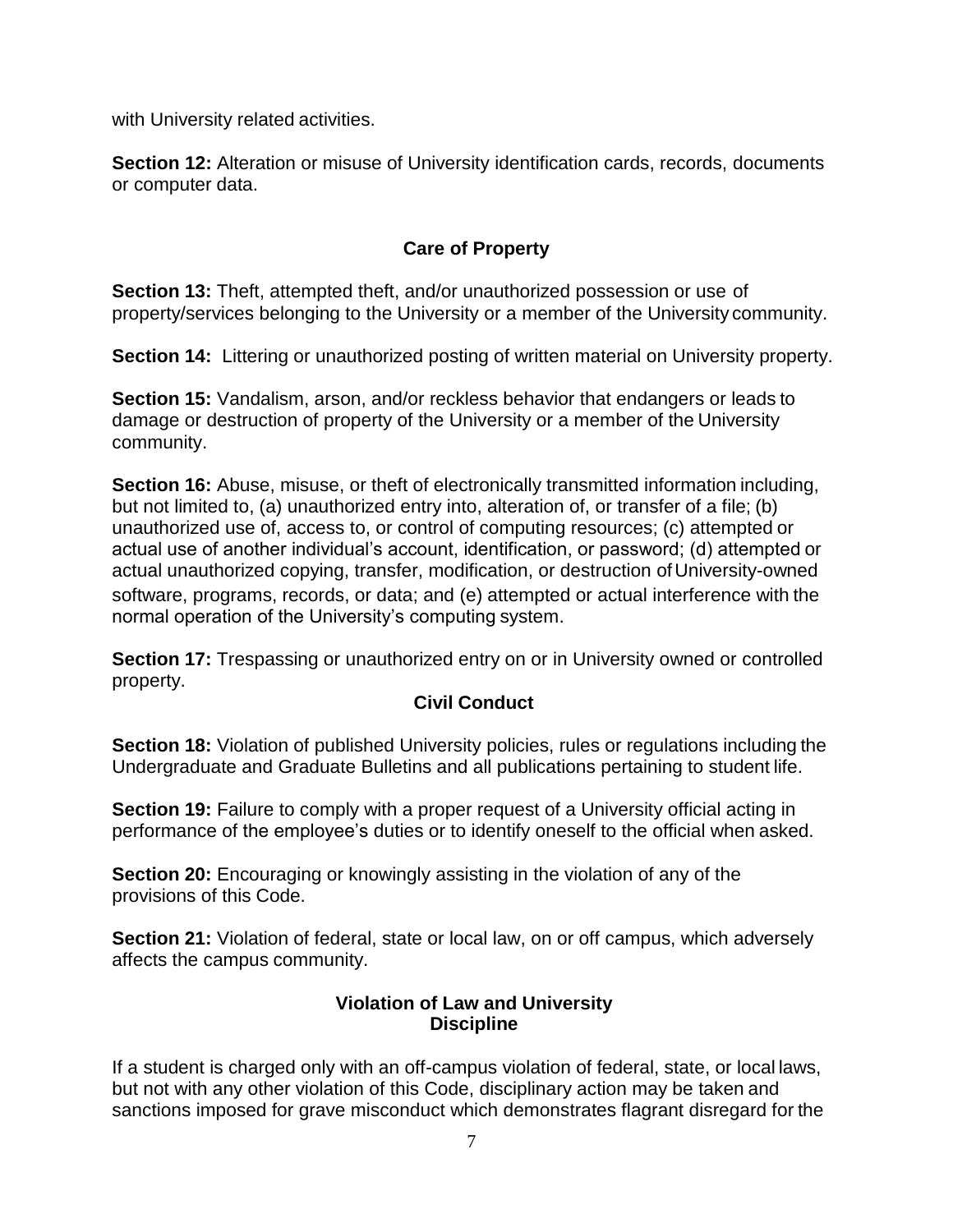educational process or the health, safety, and well-being of members of the University community. In such cases, no sanction may be imposed unless the student has been found guilty in a court of law or has declined to contest such charges, although not actually admitting guilt (e.g., "no contest" or "nolo contendere").

University disciplinary proceedings may be instituted against a student charged with violation of law that is also a violation of this Code of Student Conduct (that is, both violations result from the same factual situation), without regard to pending civil litigation in court or criminal arrest and prosecution. Proceedings under this Code of Student Conduct may be carried out prior to, simultaneously with, or following civil or criminal proceedings off-campus.

When a student is charged by federal, state or local authorities with a violation of law, the University will not request or agree to special consideration for that individual because of his or her status as a student. If the alleged offense is also the subject of a proceeding before a judicial body under the Code of Student Conduct, however, the University may advise off-campus authorities of the existence of the Code of Student Conduct and of how such matters will be handled internally within the University community. The University will cooperate fully with law enforcement and other agencies in the enforcement of criminal law on campus and in the conditions imposed by criminal courts for the rehabilitation of student violators.

Individual students, acting in their personal capacities, remain free to interact with governmental representatives, as they deem appropriate. The University's disciplinary action will not be subject to challenge on the grounds that civil or criminal litigation involving the same conduct has been resolved in favor of the student.

#### **JUDICIAL PROCEDURES**

**NOTE: The term "student" is used in the following narrative to represent one or more students or a student organization.**

#### **Judicial Authority**

<span id="page-11-0"></span>The Dean of Students is designated by the University President to be responsible for the administration of the Code of Student Conduct. The Associate Dean of Students is the University official authorized by the Dean of Students to supervise the student conduct system, including the imposition of sanctions upon students found to have violated the Code of Student Conduct. The Associate Dean, Coordinator of Student Conduct and/or OSC Graduate Assistant(s) also serve as administrative hearing officers and advisors to the All University Judicial Board (AUJB). The Dean of Students or designee is responsible for hearing student appeals that result from student conduct proceedings.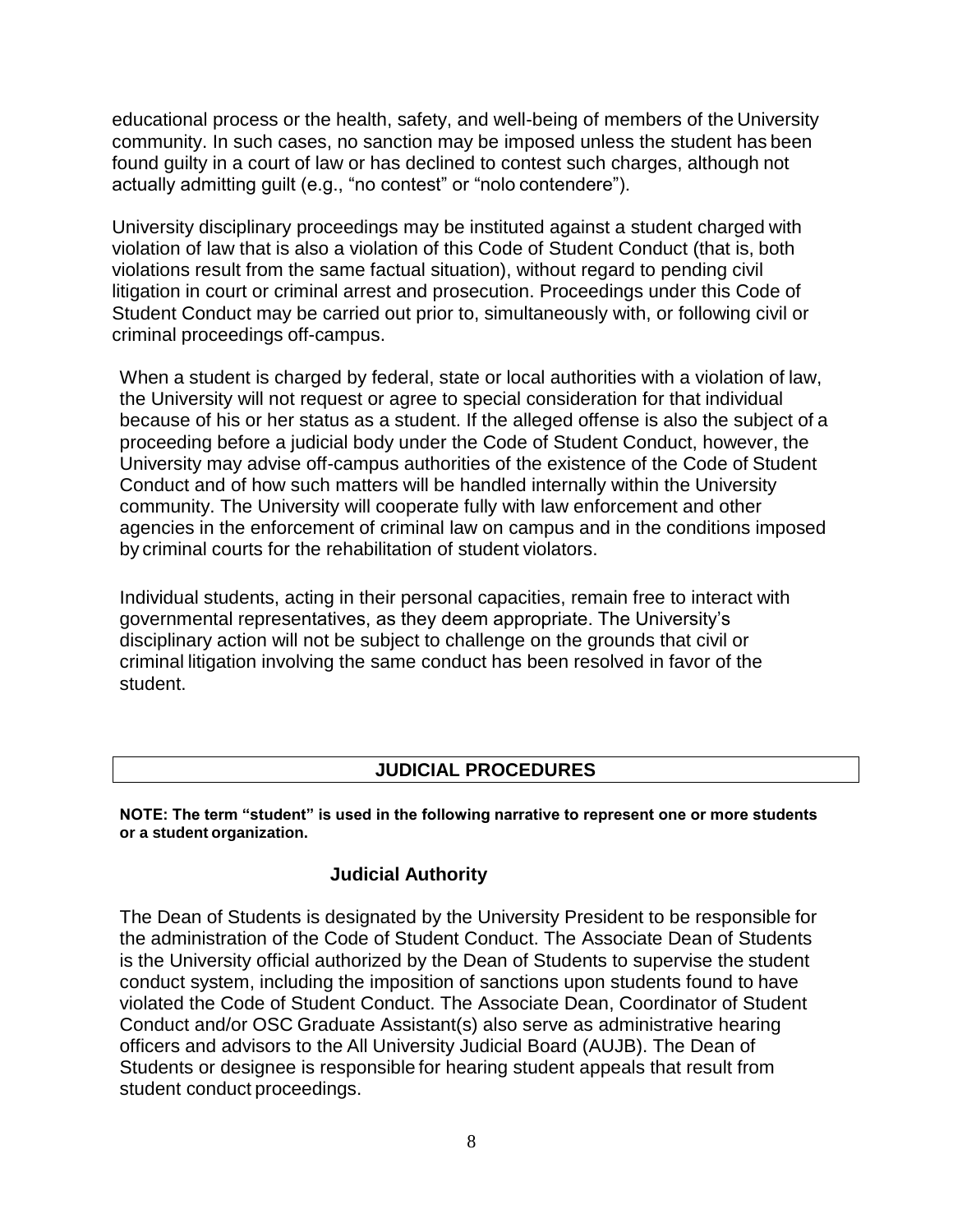The Associate Dean shall determine the composition of judicial bodies and determine which judicial body shall be designated to hear each case. The Associate Dean shall develop (1) policies for the administration of the judicial program and (2) procedural rules for the conduct of hearings that are consistent with provisions of the Code of Student Conduct. Students shall be notified of any substantive changes in the Code of Student Conduct through the student newspaper, the *Arrow*, or similar distribution.

The All University Judicial Board may be designated as arbiter of disputes within the student community in cases that do not involve a violation of the Code of Student Conduct. All parties must agree to arbitration and to be bound by the decision with no right of appeal.

**FOR OFFICE OF STUDENT CONDUCT CASES INVOLVING SEXUAL ASSAULT AND SEXUAL MISCONDUCT, THE RESPONDING STUDENT WILL HAVE A HEARING WITH AN ADMINISTRATIVE PANEL. THE PANEL WILL BE MADE UP OF SOUTHEAST FACULTY, STAFF, AND/OR STUDENTS FROM THE ALL UNIVERSITY JUDICIAL BOARD.**

# **Filing Complaints**

The judicial system strives to maintain an educational environment protecting the rights of others while holding individual students accountable for their actions. It is also important that members of the University community be willing to confront violations and the infringement of another individual's rights personally or by filing a complaint. Any member of the University community may file a written complaint against any student for possible violation of the Code of Student Conduct. This initial filing generally should be made to the Department of Public Safety (DPS), the Office of Residence Life, or the Office of Student Conduct within a reasonable period of time by the reporting party..

While actions on a complaint of violation of University regulation are pending, the status of the student shall not be altered except for reasons outlined below in the emergency suspension section.

#### **Preliminary Review**

<span id="page-12-0"></span>When the Associate Dean of Students receives information that a student has possibly violated University regulations, the individual shall review the information related to the complaint. After completing a preliminary review, the Associate Dean may:

- 1. Find no basis and dismiss the complaint as unfounded, or
- 2. Determine appropriate charges and summon the student for an informal conference between the student and a judicial hearing officer. (DPS also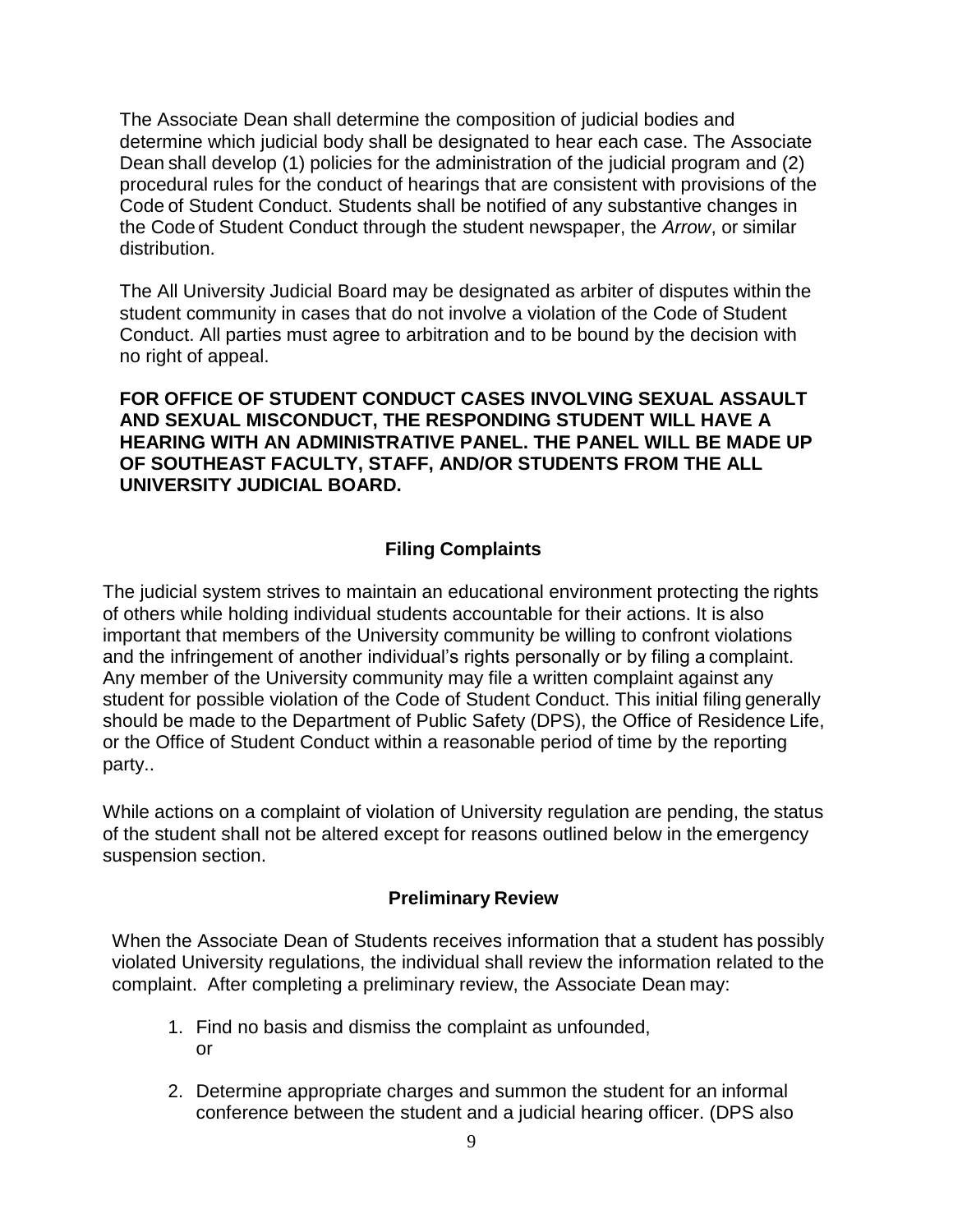sets conference appointments.) The Associate Dean will determine the appropriate hearing officer for the case.

#### **Summons to a Conference**

A letter summoning the student (or student organization) to a conference will be mailed (through campus or U. S. Mail to the local address appearing in the University database (or in the case of a student organization, to the president of the organization listed with the Student Government Office at the address appearing in the University database) and/or to the student's official University e-mail account. The permanent address will be used if mailed during an academic break. The letter will include the name of the referral agent or referral office; a brief description of the accusation; the specific part(s) of the Code possibly violated; the judicial conference appointment time, and information about the judicial process. A **Notice to Appear** (NTA) by the Department of Public Safety also serves as a summons to a conference. Students summoned by NTA will be given judicial process information immediately prior to the conference.

Should a student choose to withdraw from the University while a judicial matter is pending, a "**Dean of Students Office Hold**" will be placed on the student's enrollment and/or transcript by the Associate Dean (or designee). In such a case, the student must first complete the judicial process in order to re-enroll. Students who withdraw or leave the University with more serious Code of Student Conduct charges pending will not forestall judicial action in their case. This means that if a student is facing at least Probation as a status sanction due to an incident, the case will be adjudicated in the student's absence.

The judicial conference is a private, informal opportunity for the respondent to discuss the charge(s) with a hearing officer. No one else is allowed in the conference. The hearing officer may dismiss the charge(s), proceed administratively or refer the case to a formal hearing. At the conference, a student may admit to being in violation of the charge. If this occurs, the student waives the right to appeal on the basis of substantial procedural error or new evidence which was not available at the time of the hearing, but retains the right to appeal on excessive sanctioning when compared with previous sanctions for similar violations under similar circumstances.

Should a student not appear when requested by an NTA or the Associate Dean, Coordinator or Graduate Assistant, the student will be issued a Second Summons and a **Dean of Students Office Hold** will be placed on the student's account with the Registrar to prevent future enrollment changes. Failure of a student to respond to the Second Summons will not forestall administrative action.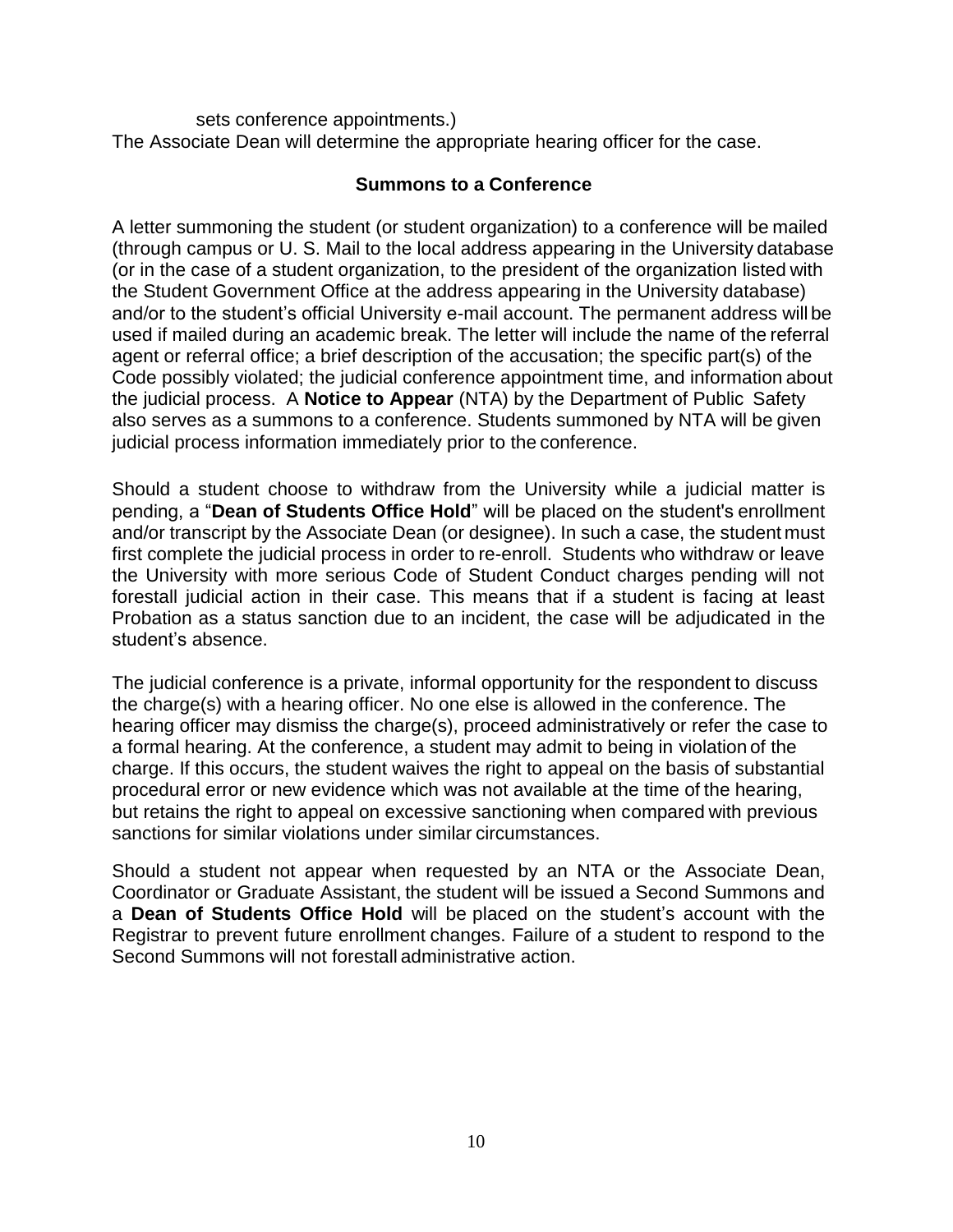# **Student Organizations\***

Student organizations or groups may be charged with violations of the Code of Student Conduct. The organization and its officers may be held responsible collectively and/or individually when violations of the Code of Conduct are associated with a group activity of the organization (whether formally or informally organized). Officers or leaders do not have to be present for an event to be considered a group activity. Faculty, staff, students, or other community members (including the surrounding community) may make complaints against student organizations. The Office of Student Conduct will review the complaint and determine if Code of Conduct charges are warranted. If so, the president of the organization will be notified of the charges and the day and time of the judicial conference.

A student organization is subject to the Code of Conduct if any of the following conditions are met:

- 1. Incident occurs on University premises;
- 2. Incident occurs at any location during activities or events arranged or sponsored by the University or by a student, student organization(s), or by an officer or a student acting on behalf of, or at the request of an organization(s);
- 3. Incident occurs at any location if such conduct presents a danger or threat to the health or safety of members, guests, or others;
- 4. Incident occurs at any location if such conduct is so grievous that it could seriously and adversely affect the reputation of the University, its community, and/or the pursuit of the University's objectives;
- 5. If the organization(s) fails to report an incident, chooses to cover up an incident, or shields one or more individual offenders who are members, alumni or guests of the organization(s) (including non-affiliated guests at the activity);
- 6. The offense, by its nature or after a review of facts and circumstances, is deemed an organizational violation since the organization, its officers, and/or leadership failed to exercise reasonable supervision of its member(s) and/or guest(s); and/or
- 7. When, after hearing a complaint, the Office of Student Conduct deems that the offense, by its nature, was an organizational violation and not the actions of an individual member.

In such cases, the University will consider the following criteria to determine the extent of responsibility:

- a. Number of members in attendance;
- b. National association definition of "events";
- c. Location of an event (e.g., chapter house, organization rented property, etc.);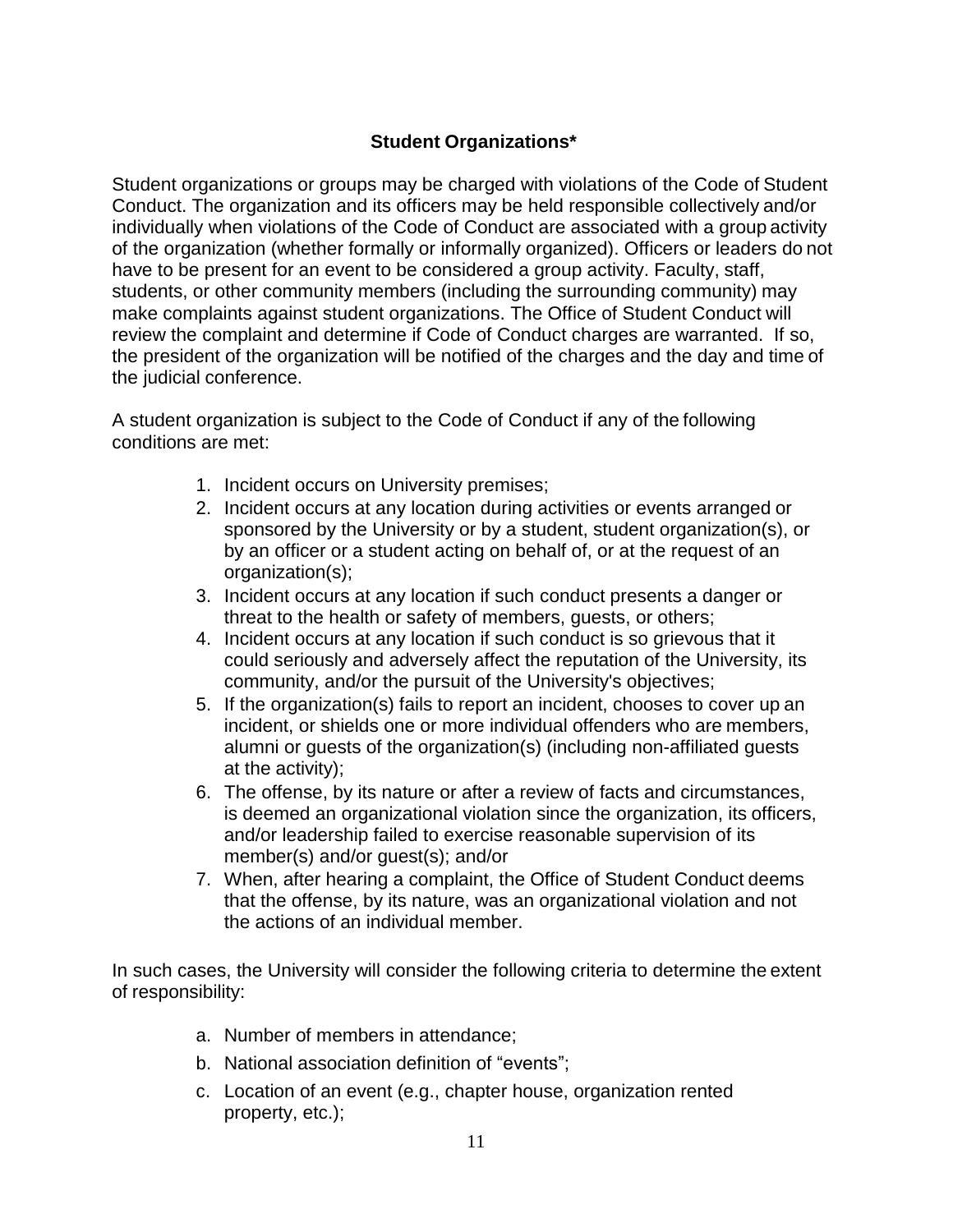- d. Participation of an organization leader in the planning of the event;
- e. Use of organization funds to finance the event;
- f. Promotion or endorsement of the event by the organization to members and/or non-affiliated guests;
- g. Patterns of individual violations found to exist without proper and appropriate group control, remedy, or sanction; and/or the
- h. Importance of an organization's participation in relation to the event's purpose (e.g., Would the event still exist without the organization's participation?).

A formal judicial hearing, following the same procedures outlined for individual students, will be conducted when there are allegations of Code of Conduct violations against a student organization. This process also includes the same appeal procedures. Sanctions for the student organizations found to have violated the Code of Student Conduct may include revocation or denial of registration, as well as other appropriate sanctions, pursuant to the Code of Conduct.

Student organizations which are charged with violations of the Code of Conduct are required to meet with representatives from the Office of Student Conduct and/or All University Judicial Board to facilitate the resolution of the case.

Student organizations have the same rights to the written notice of charges and meeting times as individual students. As with individual students, the results of the disciplinary proceedings will be provided in writing via letter and/or e-mail.

Student organizations have the right to expect that all disciplinary proceedings will be handled fairly and to have their complaint heard by an unbiased student conduct officer or body.

Student organizations have the right to have up to five representatives present at all student conduct meetings or hearings, including three advisors. Advisors serve as consultants to the student representatives and may not actively participate in any proceedings. The president of the student organization or another designated student officer speaks on behalf of the group during all proceedings.

Generally, a two-year time frame will be utilized when considering sanctions for a student organization. However, a longer time frame may be considered when evaluating

sanctions for serious violations of the Code (e.g., patterns of organizational behavior that include alcohol and drug related misconduct, abusive affiliation, life safety issues, etc.). Please see the information on judicial fines for more information.

<sup>\*</sup>Language for this section was adapted with written permission from similar documents at Lincoln University (Missouri), Truman State University (in association with the National Center for Higher Education Risk Management - NCHERM), Illinois State University, and the University of Missouri.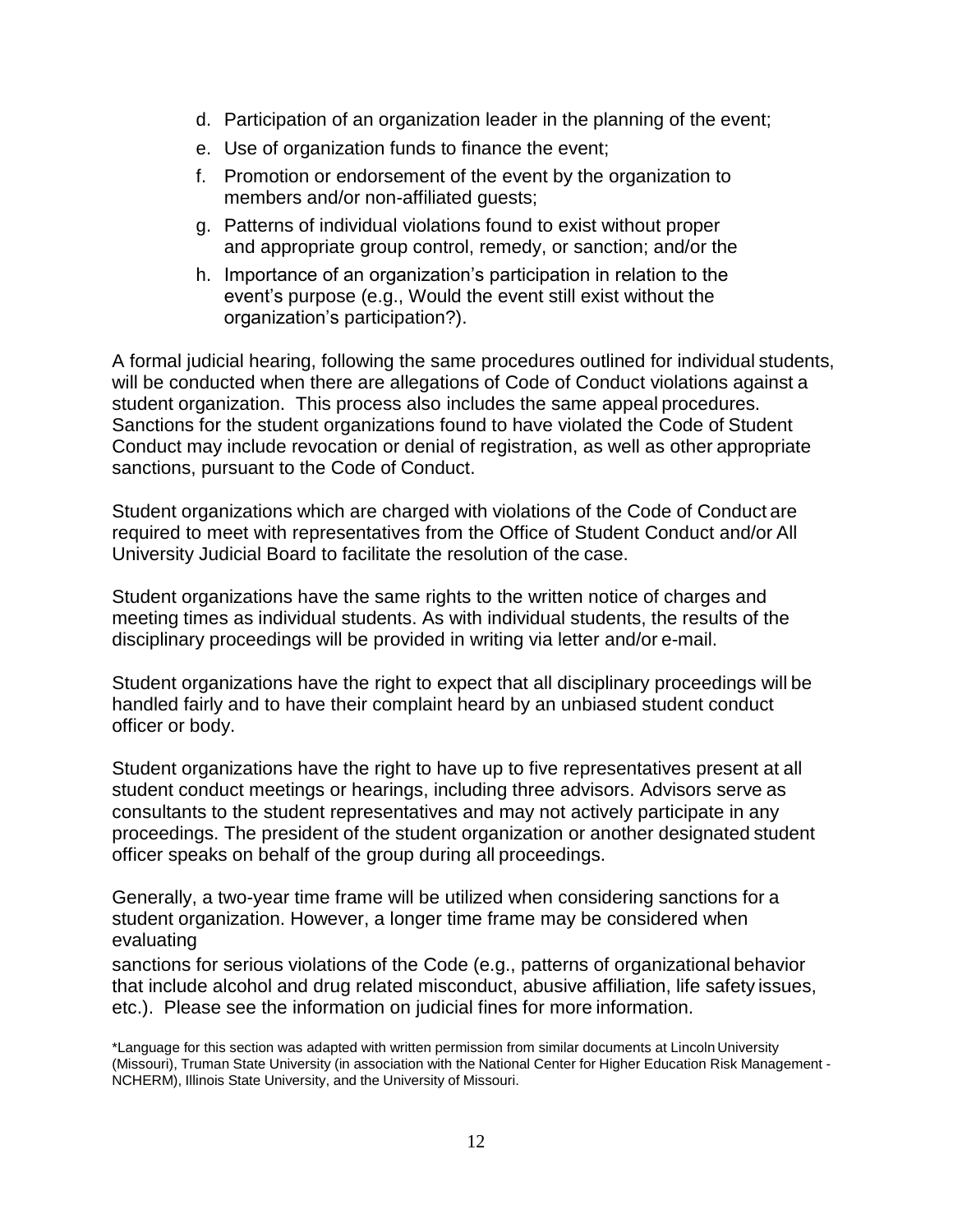#### **Procedural Standards for the Formal Hearing**

**Any decisions as to whether or not a student is found in violation or not in violation are based on a criteria of "more likely than not."** Formal rules of evidence do not apply in judicial hearings. All decisions regarding violations must be based upon evidence introduced during the hearing proceedings, and all decisions are based on a criteria of **more likely than not**. All evidence will be admitted except that which is irrelevant, repetitive, hearsay, character-related, or obtained in violation of the search and entry provision of the Office of Residence Life Handbook.

In all judicial hearings where formal charges are brought against a responding student (or student organization), the student (or student organization) must be treated fairly. To assure this, the student (or student organization) has the following rights for a formal hearing: (1) to be notified of the charges; (2) to know the identity of the referral agent/office; (3) to have a closed hearing unless all student parties involved (not including witnesses) agree to an open hearing; (4) to appear in person, alone or with an advisor from the University community **(however, if the student (or student organization) fails to appear at the hearing, the hearing may be held without the individual's presence or testimony);** (5) to challenge the impartiality of persons hearing the charges; (6) to be present when all evidence is introduced and to dispute, examine or review any evidence; (7) to summon witnesses and introduce evidence; (8) to be notified in writing of decisions, including sanctions, if any; and, (9) to be informed of the appeals process. In addition, victims of possible violations will be treated with respect and sensitivity.

It is the responsibility of the respondent and referral agent to notify their witnesses of the hearing and have them present. If a witness states an unwillingness or inability to attend, the Office of Student Conduct must be notified immediately, and a summons may be issued. Failure to appear after a summons has been issued is a violation of the Code of Student Conduct.

#### **Hearing Procedures**

<span id="page-16-0"></span>No member of the judicial body who has a personal interest in the case may sit in judgment during the proceeding. The presiding justice is responsible for decisions in this regard. The judicial body will rule on the admissibility of evidence and objections to procedures; render a decision regarding whether the respondent is in violation or not in violation; determine the sanction(s), if any; and give the respondent a copy of the case Disposition Form, the Appeal Form, and any other applicable forms.

The hearing shall be closed to the public unless all student/parties involved (other than witnesses) agree for it to be open. The presiding justice will read the charges and review the rights of the respondent. The judicial body, respondent and referral agent may ask questions for clarification. After all the evidence has been examined, the judicial body will decide if the respondent was in violation of the Code of Student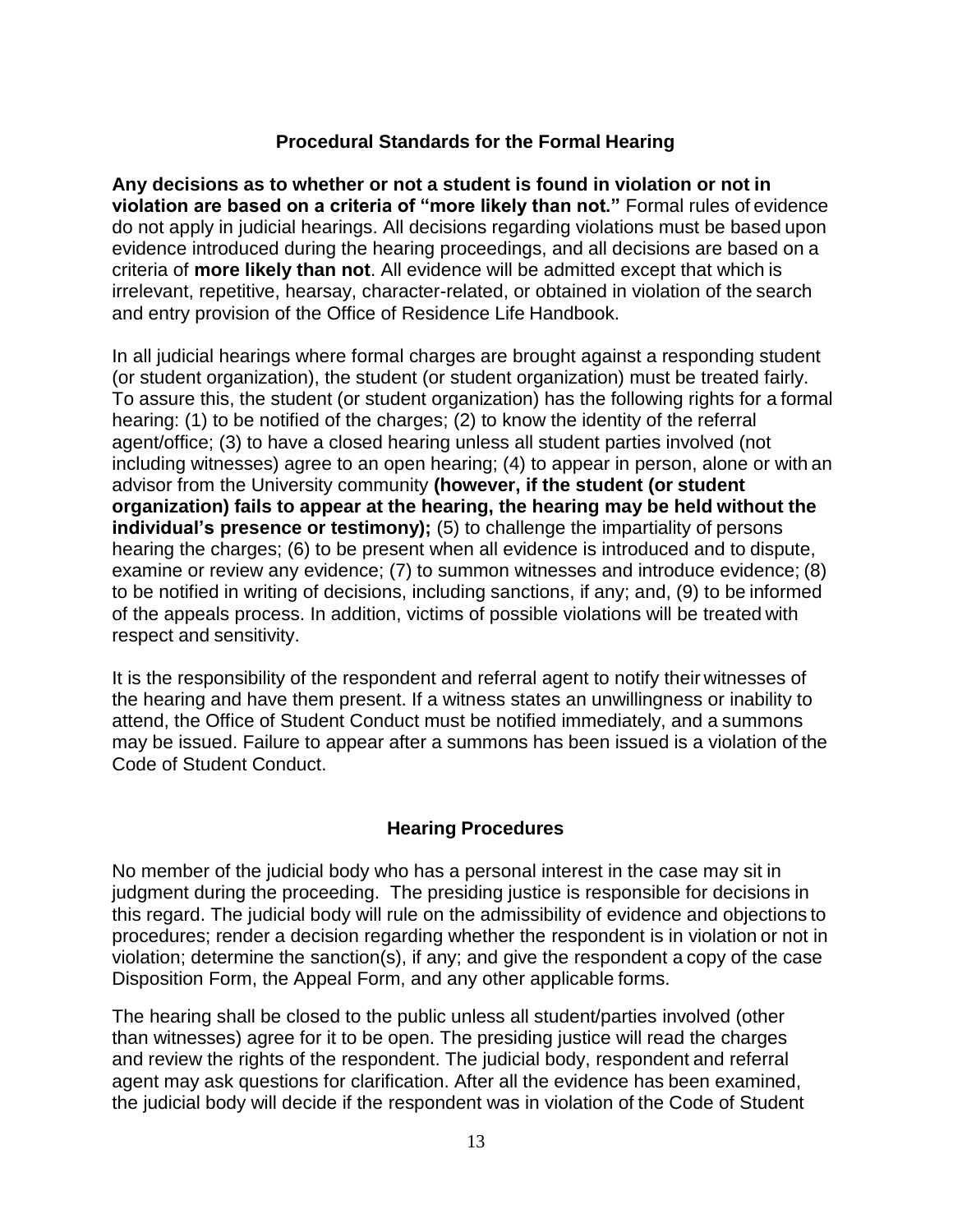Conduct. If a student is found in violation, the judicial body will review the student's judicial file and determine appropriate sanctions. The judicial body will inform the student of its decision and sanction (if any) and procedures for appeal. A copy of the case Disposition Form (the Appeal Form and any other applicable forms) will be given to the respondent.

In AUJB hearings, a minimum of three justices constitutes a quorum. Members of the Board and their advisor(s) will be involved in the hearing deliberation; however, only the students on the Board have a vote in the decision and sanctions.

Advisors to referral agents and responding students may not participate in the hearing; instead they are present to provide consultation to the students they are advising.

Students involved in civil/criminal proceedings for the same factual situation may request permission for their attorney to be their advisor. Students who face a likely sanction of Suspension for more than one semester or Dismissal also may request permission for their attorney to be their advisor.

Furnishing false testimony at a hearing is a violation of the Code of Student Conduct and any student found to knowingly provide false information will be charged with **Section 11** of the Code of Student Conduct and/or other applicable sections of the Code.

#### **JUDICIAL SANCTIONS**

The following judicial sanctions may be imposed upon any student found to have violated the Student Code.

**Warning:** Written notification from the University that the student has been involved in a violation of University policies and that repetition of this or any other violation may be expected to result in a more serious sanction.

**Loss of Privileges:** Denial of a designated privilege for a specified period of time.

**Restitution:** Compensation for loss, damage or injury in the form of appropriate service and/or monetary or material replacement. Restitution will be limited to replacement to original state. Punitive charges will not be added to the cost of restitution.

**Discretionary Sanctions:** Community service, service to the University, or other related educational assignments.

**Probation:** A written reprimand for violation of specified regulations. Probation indicates that the student is no longer in good standing with the University. If during the length of the probation the student is found in any further violation of the University Code of Student Conduct, a more severe disciplinary sanction may be imposed,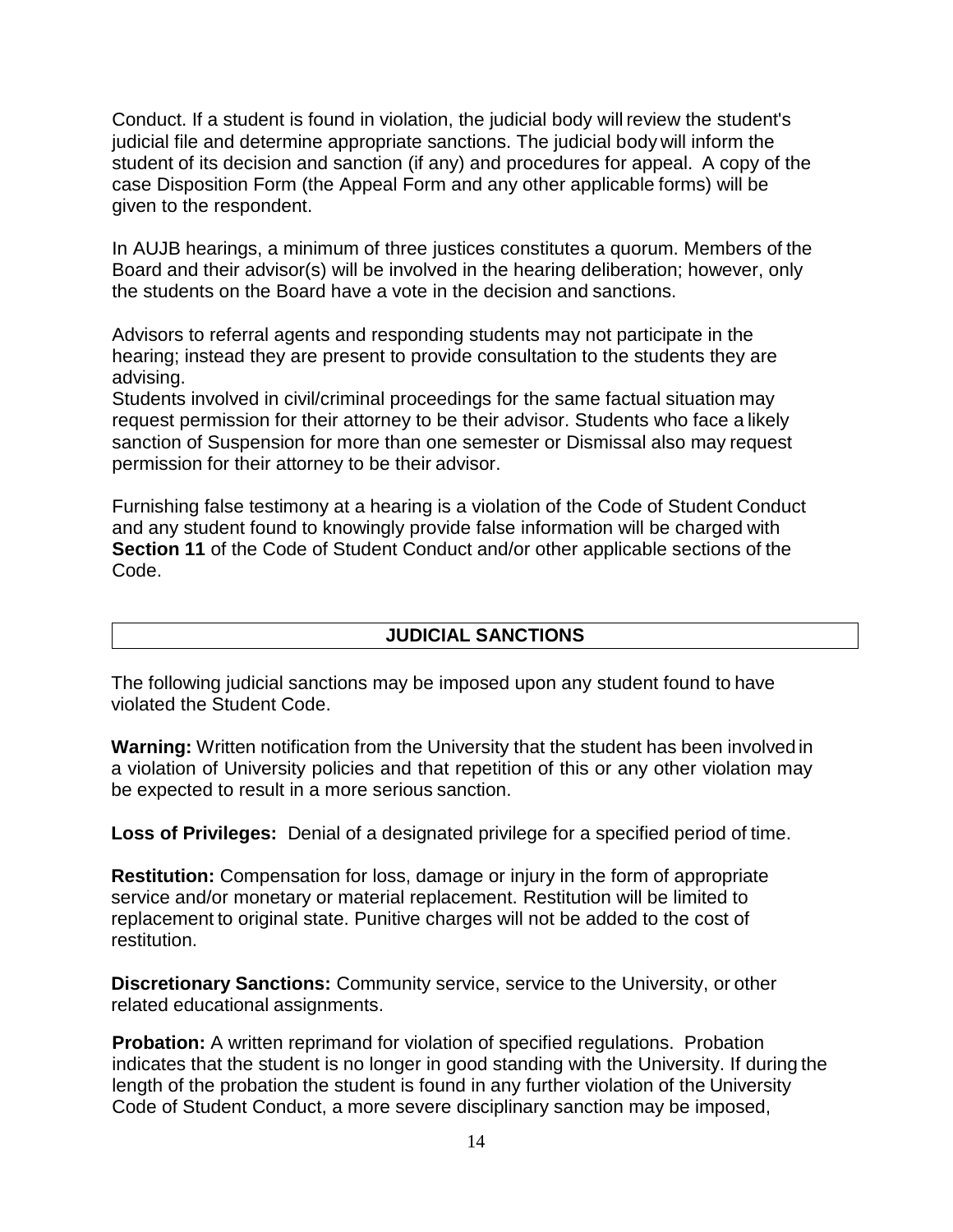including suspension or dismissal.

**Suspension from Residence Life:** Separation from Residence Life indefinitely or until certain conditions are met. The student is not in good standing with theUniversity.

**Suspension from the University Held in Abeyance (with a University Behavioral Contract):** A Behavioral Contract indicates that the student has been Suspended from the University; however, the Suspension has been held in abeyance (or put aside temporarily) as long as the student abides by the specific details of the signed contract. The student is not in good standing with the University while on the contract. Suspension is invoked immediately if further violations of the Code of Student Conduct occur.

**Suspension from the University:** Suspension involves separation from the University for a specified period of time or until certain conditions are met. Suspension involves denial of enrollment, attendance of classes, and other student privileges; the student must leave the campus. Suspension is noted on official University transcripts for the specified length of the Suspension.

**Dismissal from the University:** Separation from the University for an indefinite period of time. Readmission is possible but not guaranteed, based on meeting all readmission criteria and obtaining clearance from the Dean of Students or designee. Dismissal is noted on official University transcripts.

**Expulsion from the University:** Separation from the University without the possibility of readmission. Expulsion is noted on official University transcripts.

**Notice Against Trespass (NAT):** Notice that the student will be arrested if the individual is found on specified University premises. Student is no longer in good standing with the University. Suspensions, Dismissals, and Expulsions carry an automatic **NAT** for all University premises or as specified.

**Revocation of Recognition/Registration of a Student Organization:** Notice that an organization's standing as a registered student organization with the University is terminated for a set period of time or permanently.

# **Completion of Sanctions**

Students (or student organizations) are expected to complete all sanctions prescribed in the disposition of judicial proceedings prior to the specified date. Failure to complete any portion of the sanction(s) will result in the filing of additional charges against the student under **Section 19** of the Code of Student Conduct (Failure to comply with a proper request of a University official acting in performance of the employee's duties or to identify oneself to the official when asked). Such violation will result in the escalation and/or issuance of additional sanctions, and the assessment of additional judicial fines. Section 19 case hearings related to incomplete sanctions will be conducted by the Associate Dean or designee. Additionally, a **Dean of Students Office Hold** limiting the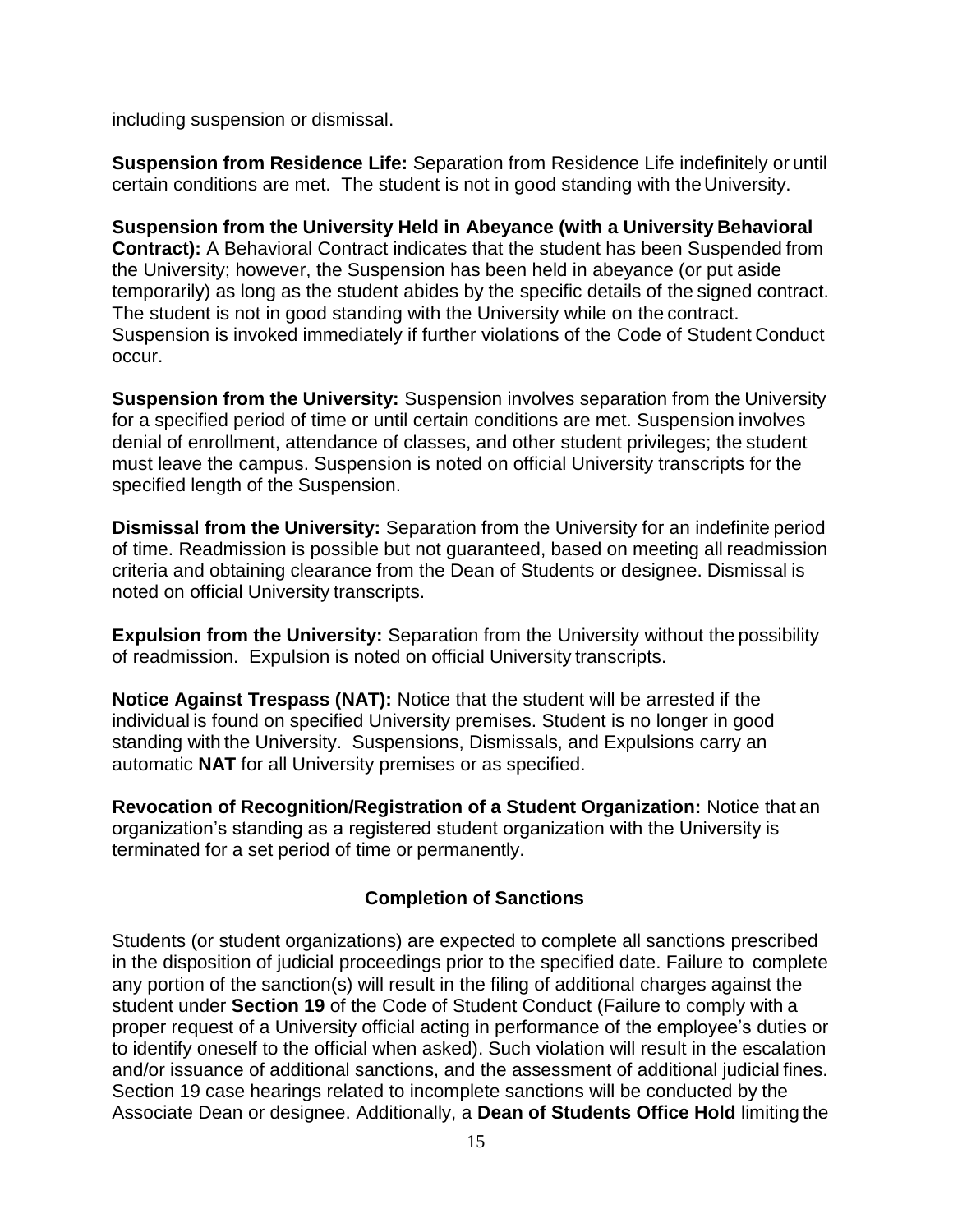student's ability to register for courses will be placed on the student's enrollment until such a time that all sanctions are completed.

#### **Judicial Fines**

Decisions made by a judicial body shall be final, pending the normal appeal process. A **\$50 judicial fine** will be assessed to students found "in violation" of one or more nonalcohol/drug-related sections of the Code of Student Conduct in the same judicial case. A **\$100 judicial fine** will be assessed for a student's first case involving violation of alcohol/drug-related sections of the Code. A second case involving violation of alcohol/drug-related sections will result in an assessed fine of **\$175**. Third and subsequent cases involving violation of alcohol/drug-related sections of the Code will result in an assessed fine of **\$350** and judicial sanctions up to and including Suspension from the University. A judicial fine of **\$200** will be assessed to students found "in violation" of Section 4 cases decided by the Administrative Panel. All fines are charged to the student's University account.

The fine for a student organization found in violation of one or more non-alcohol/drugrelated sections of the Code of Student Conduct in the same case will be **\$200**. Fines for violations of alcohol/drug-related sections for a student organization will be **\$300** for the first case and **\$600** for a second case within a two year period. Third and subsequent cases involving violation of alcohol/drug-related sections of the Code within a two-year period will result in an assessed fine of **\$1200** and judicial sanctions up to and including Suspension from the University and/or Revocation of Recognition.

At the discretion of the University, additional fines may be assessed to a student or student organization in cases where the cost of the education warrants the charge.

# **Chemical Use and Abuse**

Some students violate the Code of Student Conduct when they are under the influence of alcohol or drugs or when in a setting in which abuse is taking place. Behavior while under the influence of any drug, including alcohol, will not be accepted as an excuse or an explanation for a violation of the standards for student conduct. Any violation of this Code that occurs under such circumstances will be treated as any other violation. Individuals found to have violated any provisions of this Code while under the influence of alcohol or other drugs may be required to participate in a chemical awareness program in addition to any other sanction applied. This may include additional costs and/or fees.

# **Parental Notification**

The following protocol delineates when a parent or legal guardian may be notified of underage alcohol, other drug, Title IX, or other egregious violations by the University:

1. The parent or guardian may be notified if an underage student (under 21 years of age at the time of the incident) has been found to have a second or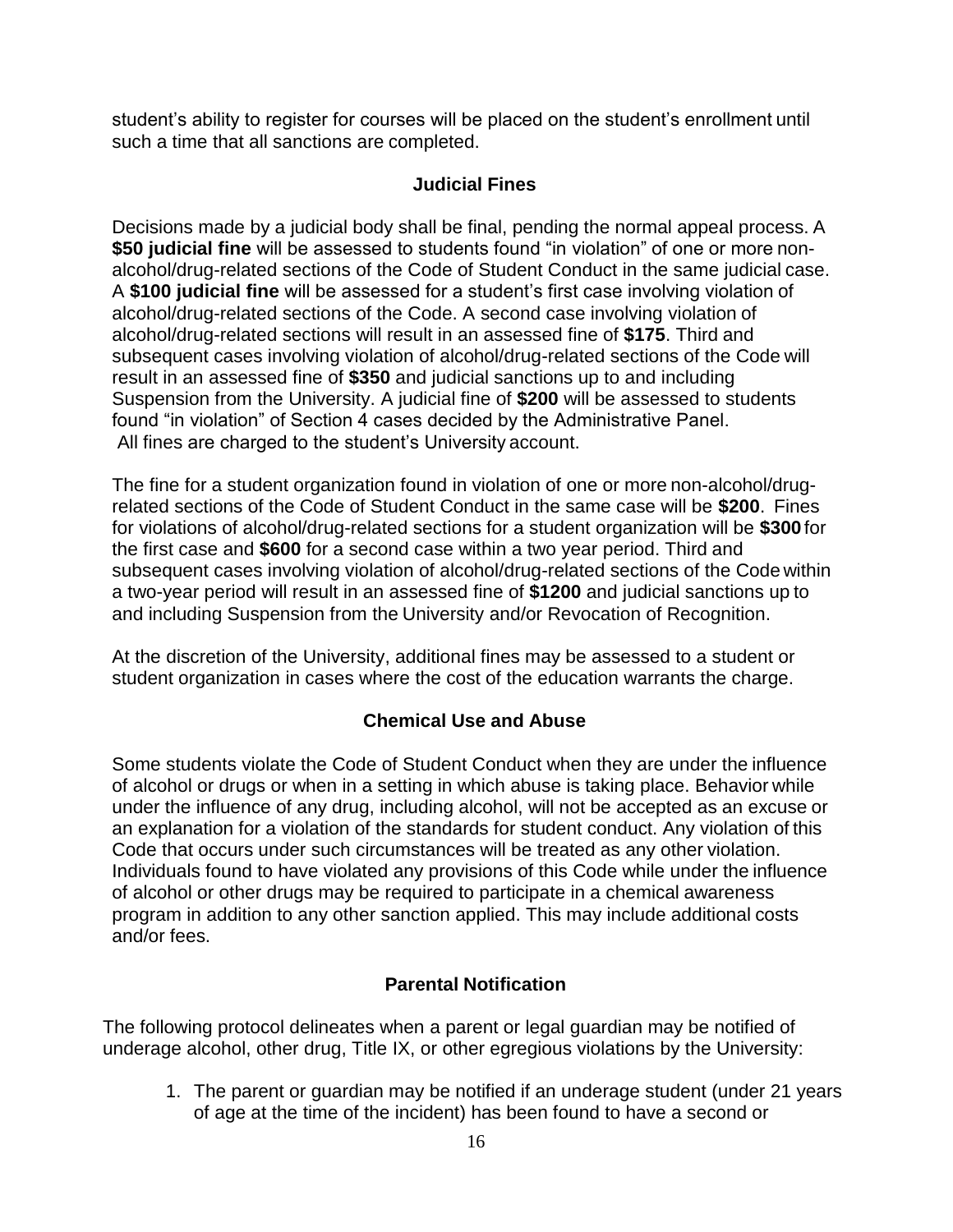subsequent violation of Section 6 of the Code of Student Conduct (Unauthorized possession and/or consumption of alcoholic beverages on University premises or at University functions) or when a first violation results in a sanction of disciplinary probation.

- 2. Parent or guardian may be notified if an underage student has been found to have a violation of Section 7 of the Code of Student Conduct (Disruptive behavior attributable to the use of alcohol or other controlled substance including, but not limited to, physical violence, aggression, refusal to cooperate with any University staff member performing his or her duties, destruction of property, or violation of any other section of the Code of Student Conduct).
- 3. Parent or guardian may be notified if an underage student has been found to have a violation of Section 8 of the Code of Student Conduct (Manufacture, sale, delivery, possession, or use, in any amount, of any controlled substance, drug, chemical, product, or material for the purpose of use as an intoxicant, except as permitted by law; or possession of drug paraphernalia).
- **4. The University reserves the right to contact a parent or guardian if it is indicated that the student poses a danger to him/herself or to the University community and/or in cases involving a Title IX complaint.**

# **Appeals**

Each respondent has the right to appeal sanctions. A student initiating a referral may appeal a hearing decision if the individual is a party to the complaint and not representing the University in the case. Appeals may be made on the following grounds:

- 1. Substantial procedural error regarding the student's right during a hearing;
- 2. Significant new information relative to the case that was not available through diligence at the hearing; and,
- 3. An excessive sanction when compared with previous sanctions for similar violations under similar circumstances.
- 4. In specified cases, the alleged victim may also appeal if the person feels the outcome of the hearing was arrived at improperly.

A written request on an appeal form must be received in the Office of the Dean of Students by 4:00 p.m. of the fifth school day from the announcement of the judicial decision. An Appeal Form is available in the Office of Student Conduct and/or on the office website.

# **Interim Suspension Procedures**

Pending action on University charges, criminal charges or in emergency situations, the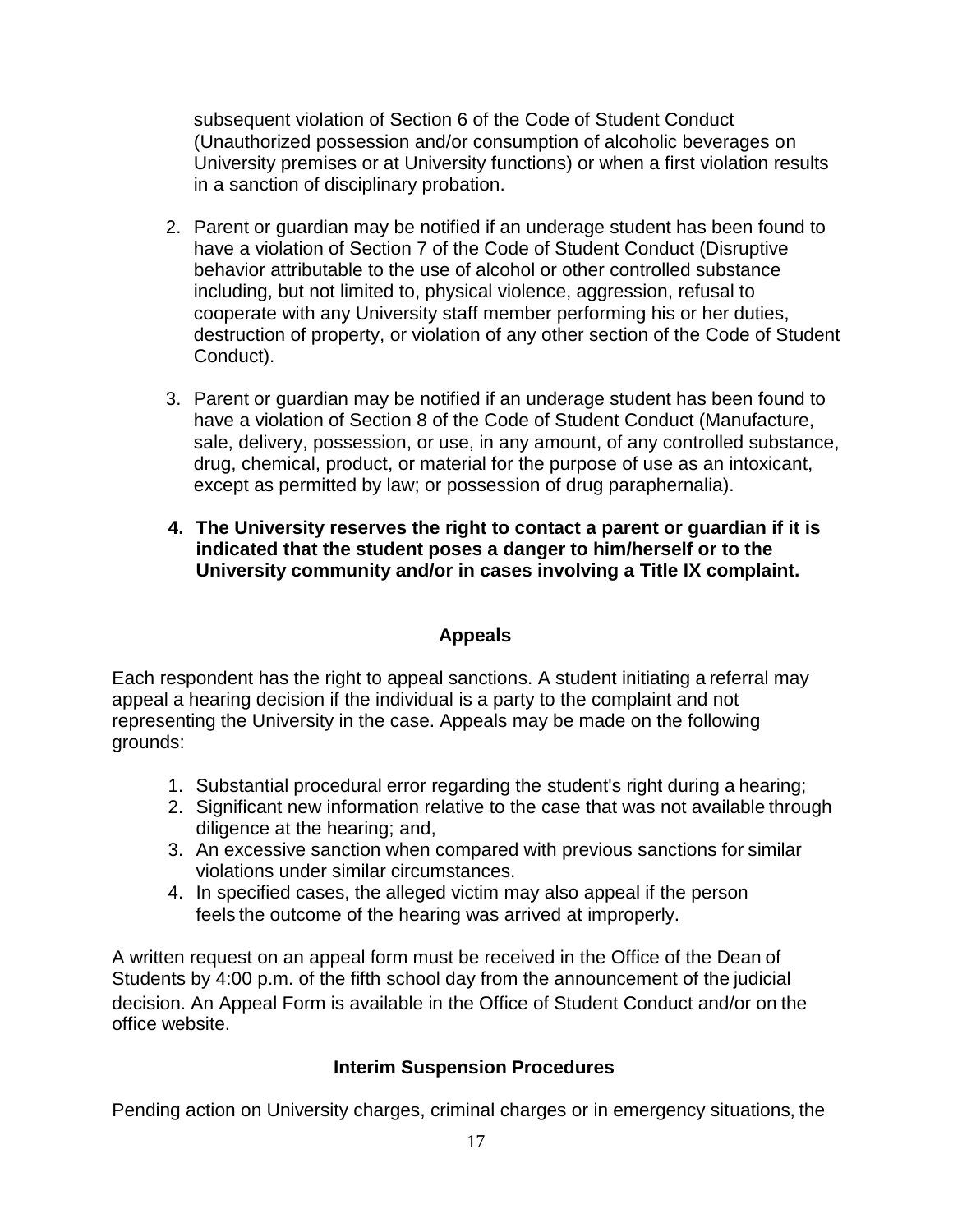Dean of Students or designee may immediately suspend the right of a student to attend classes and be present on the campus or otherwise alter the status of the student under the following conditions:

- a. For reasons relating to the student's physical or emotional safety or well- being;
- b. For reasons relating to the safety of any member of the University community or University property; and/or
- c. For engaging either singly or in concert with others in a disruptive activity on University premises as defined in Sections 3, 4, 7, or 9 of the Code of Student Conduct.

The Dean of Students or designee may also immediately suspend all activities for a student organization if/when the conditions listed in items a, b, and/or c above are present or if a future activity is expected to result in one, two, or all of the three conditions.

The interim suspension procedure does not nullify the responding student's (or student organization's) right to be notified, heard, notified of the identity of referral agent(s), notified of sanctions (if any), and notified of the appeals process. Every effort will be made to conduct a judicial conference, usually within three school days. **A Notice Against Trespass is Issued for a student(s) placed on interim suspension.**

# **Mental Health Concerns**

Occasionally, students experience a mental or emotional health condition that interferes with their ability to function responsibly in the University community. Such situations may be handled through a process parallel to, or sometimes separate from, the University student conduct system. Evaluations of the student may be required.

# **Disciplinary Files and Records**

A disciplinary file is established for each student referred for disciplinary action. This file is maintained for seven years from the last date of activity as a means of tracking the student's disciplinary status. In cases resulting in Probation, Suspension held in abeyance (with University Behavioral Contract), Suspension, Dismissal, Expulsion, and Suspension from Residence Life, the disciplinary file will be maintained as a discipline record for at least seven years and indefinitely for specified cases. Information from the record will be released upon the student's authorization. Suspension, Dismissal or Expulsion will be indicated on the academic transcript when the student authorizes the transcript release. Student conduct records may be kept longer due to special circumstances, as deemed necessary by the Dean of Students. Conduct records of student organizations will be kept permanently for historical and archival purposes. Information from a record of a student organization will be released upon the president of the organization's authorization. Results of student organization hearings may be released at the discretion of the Dean of Students or Director of Campus Life and Event Services.